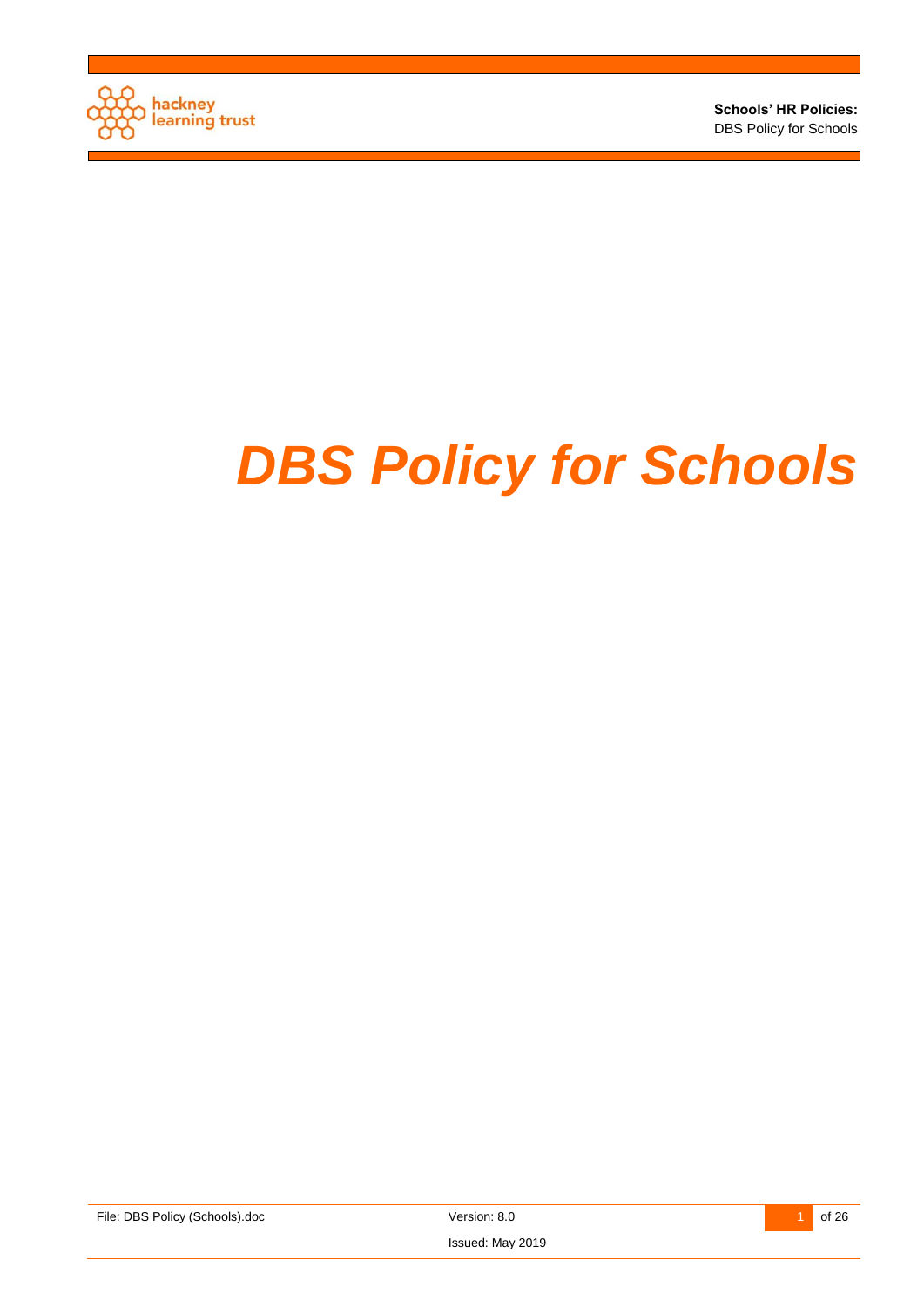

# **About this policy**

## **Purpose**

This document describes the DBS policy and procedures for schools and presumes that the school is using Hackney Learning Trust as a registered body. If the school has chosen to use another registered body to obtain DBS checks then they should disregard the sections that do not apply to them. Refer to the table of contents, below, for a full list of topics covered.

#### **Contents**

This document covers the following topics:

| 1. |                                                                |
|----|----------------------------------------------------------------|
| 2. |                                                                |
| 3. |                                                                |
| 4. |                                                                |
| 5. | Hackney Learning Trust's Recruitment of Ex- Offenders Policy 7 |
| 6. |                                                                |
|    |                                                                |
| 7. |                                                                |
| 8. | Deciding whether you need an Enhanced check  10                |
| 9. |                                                                |
|    | $9.1.1$ .<br>9.1.2.<br>9.1.3.<br>9.1.4.<br>9.1.5.              |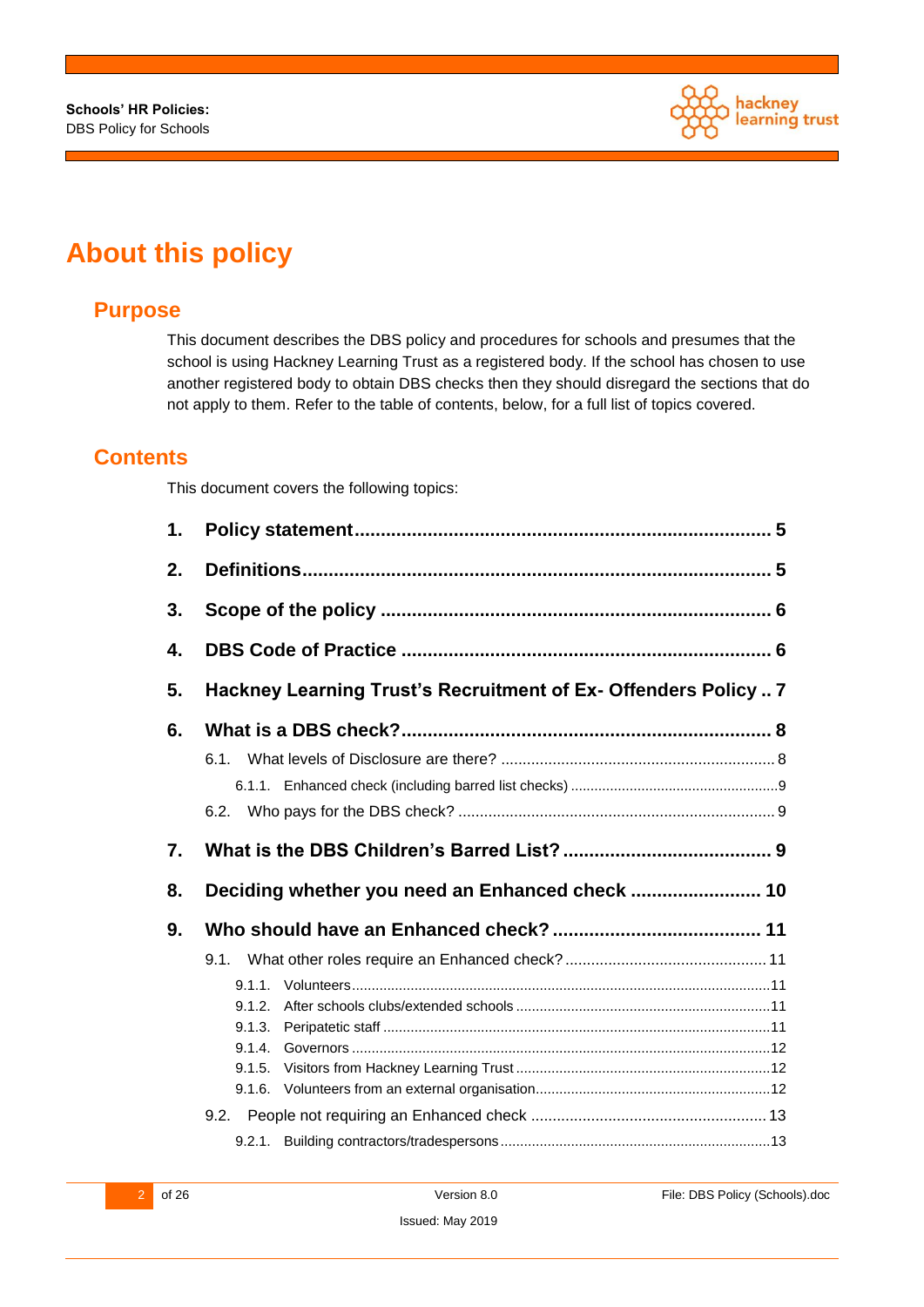

٦

| 9.3.                                                                   |  |
|------------------------------------------------------------------------|--|
| 9.4.                                                                   |  |
| 10. Deciding whether the applicant already has a 'Clear' Disclosure 14 |  |
|                                                                        |  |
|                                                                        |  |
|                                                                        |  |
|                                                                        |  |
|                                                                        |  |
|                                                                        |  |
|                                                                        |  |
|                                                                        |  |
| 12. Deciding when the applicant/employee is cleared to work19          |  |
| 12.1. When is an applicant/employee deemed to be 'Cleared'? 19         |  |
|                                                                        |  |
|                                                                        |  |
|                                                                        |  |
| 13. Employees committing an offence during employment21                |  |
|                                                                        |  |
|                                                                        |  |
|                                                                        |  |
|                                                                        |  |
|                                                                        |  |
|                                                                        |  |
|                                                                        |  |
|                                                                        |  |
|                                                                        |  |
|                                                                        |  |
|                                                                        |  |
|                                                                        |  |
|                                                                        |  |
|                                                                        |  |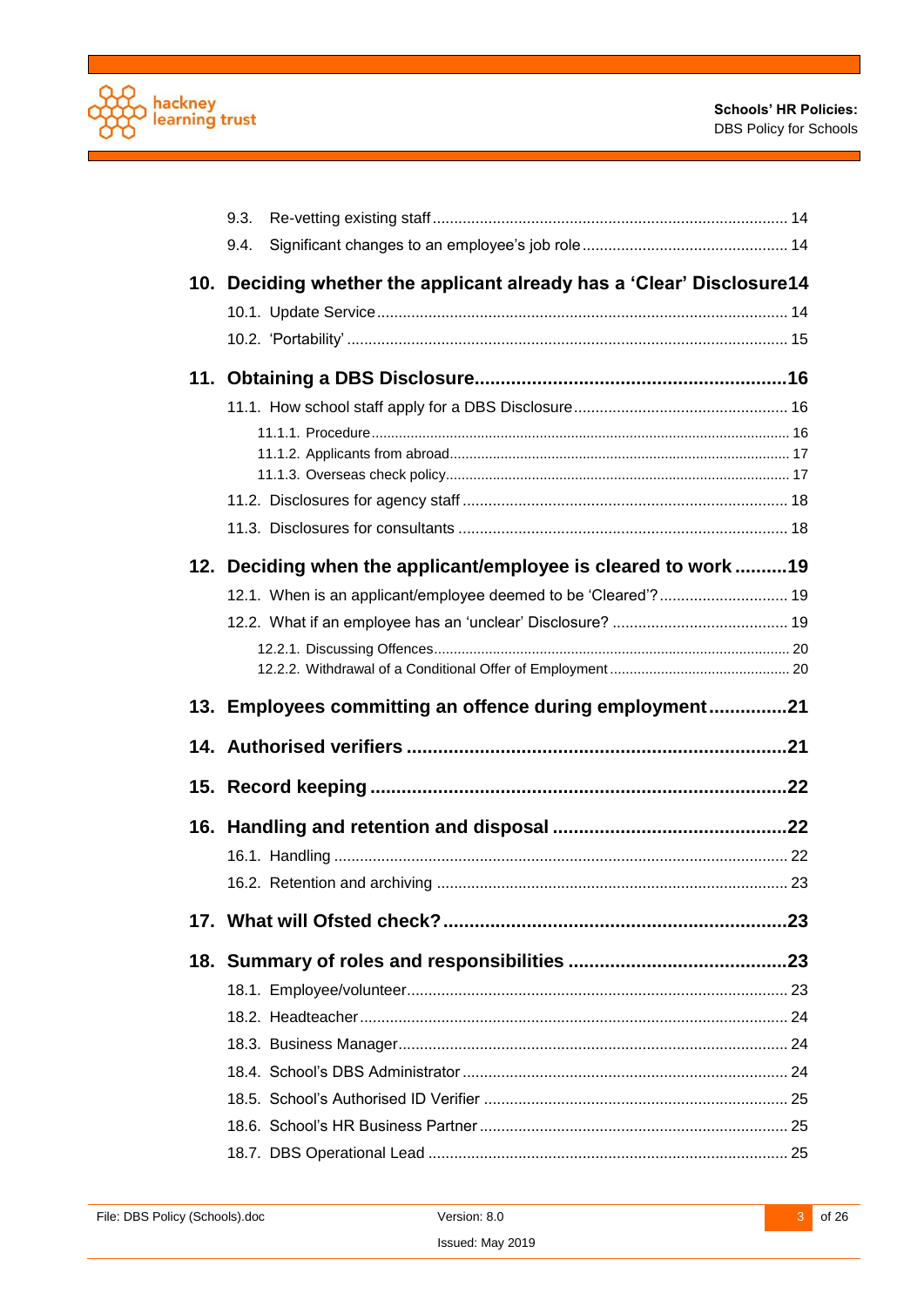

|--|--|--|

## **Version control**

The table below shows the history of the document and the changes made at each version:

| <b>Version</b> | Date              | <b>Summary of changes</b>                                                                                                                                             |
|----------------|-------------------|-----------------------------------------------------------------------------------------------------------------------------------------------------------------------|
| 1.0            | December 2012     | First published version. Replaces the CRB Policy.                                                                                                                     |
| 2.0            | February 2013     | Minor clarification to Section 9.1.4, Governors.                                                                                                                      |
| 3.0            | <b>April 2013</b> | Hyperlinks to related material changed. Old logo replaced<br>with new Hackney Learning Trust logo.                                                                    |
| 4.0            | June 2013         | Procedure amended to reflect that a copy of the Disclosure<br>is no longer sent to the EWI Team. Also updated to include<br>references to the new DBS Update Service. |
| 5.0            | September 2013    | Changes to section 11.3 Disclosures for consultants.                                                                                                                  |
| 6.0            | April 2014        | Changes to sections 9.1.4 and 10 to clarify the policy<br>around Disclosures for Governors.                                                                           |
| 7.0            | June 2018         | Updated to reflect that DBS Disclosure applications are now<br>done online.                                                                                           |
| 8.0            | May 2019          | Update section $10.2$ – portability                                                                                                                                   |

## **Distribution**

This policy is available online on the Service for Schools website.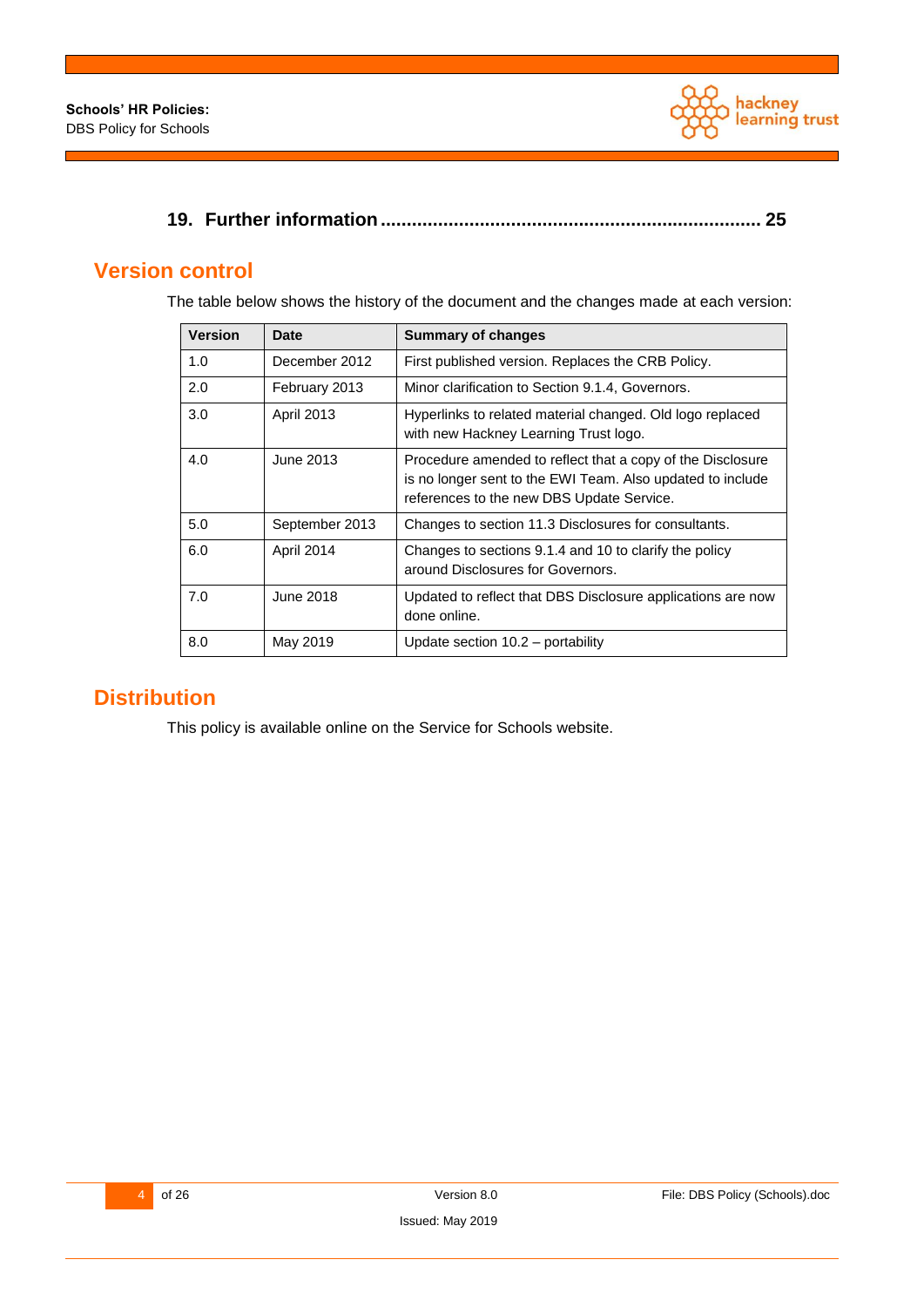

# <span id="page-4-0"></span>**1. Policy statement**

The safety of children and young people is paramount and this school is fully committed to safeguarding and promoting the welfare of children and young people and to the rigorous implementation of Disclosure and Barring Service (DBS) procedures and arrangements.

# <span id="page-4-1"></span>**2. Definitions**

| <b>DBS</b>                           | The Disclosure and Barring Service (DBS), was established under the<br>Protection of Freedoms Act 2012. It is a Non-Departmental Public Body<br>sponsored by the Home Office and became operational on 1 December 2012.<br>The DBS was created after the Criminal Records Bureau and the Independent<br>Safeguarding Authority merged. |
|--------------------------------------|----------------------------------------------------------------------------------------------------------------------------------------------------------------------------------------------------------------------------------------------------------------------------------------------------------------------------------------|
| <b>DBS children's</b><br>barred list | The DBS children's barred list is a list of people barred from working with<br>children (replacing List 99, the POCA list and disqualification orders).                                                                                                                                                                                |
| <b>DBS Update</b><br><b>Service</b>  | For an annual subscription applicants can have their DBS Disclosure kept up-<br>to-date and take it with them from role to role, within the same workforce,<br>where the same type and level of check is required. See Deciding whether the<br>applicant already has a 'Clear' Disclosure, on page 14.                                 |
| <b>Enhanced</b><br><b>DBS</b> check  | This checks for spent and unspent convictions, cautions, reprimands, final<br>warnings, 'approved' information from local police records and a check of<br>the DBS children's and or adults' barred lists where requested. What is a<br>DBS check?, on page 8.                                                                         |
| <b>Portability</b>                   | Portability refers to the re-use of a DBS check, obtained for a position in one<br>organisation and later used for another position in another organisation. See<br>Deciding whether the applicant already has a 'Clear' Disclosure, on page 14.                                                                                       |
| <b>Online DBS</b><br>system          | An online e-bulk system used by Hackney Learning Trust allowing them (as a<br>registered body) to submit multiple electronic applications for DBS certificates<br>and receive the results electronically.                                                                                                                              |
| <b>Registered</b><br>body            | A registered body is an organisation that has the right to ask the questions that<br>are exempt under the Exceptions Order to the Rehabilitation of Offenders Act<br>or can countersign on the behalf of another organisation who are themselves<br>entitled to ask these questions. Hackney Learning Trust is a registered body.      |

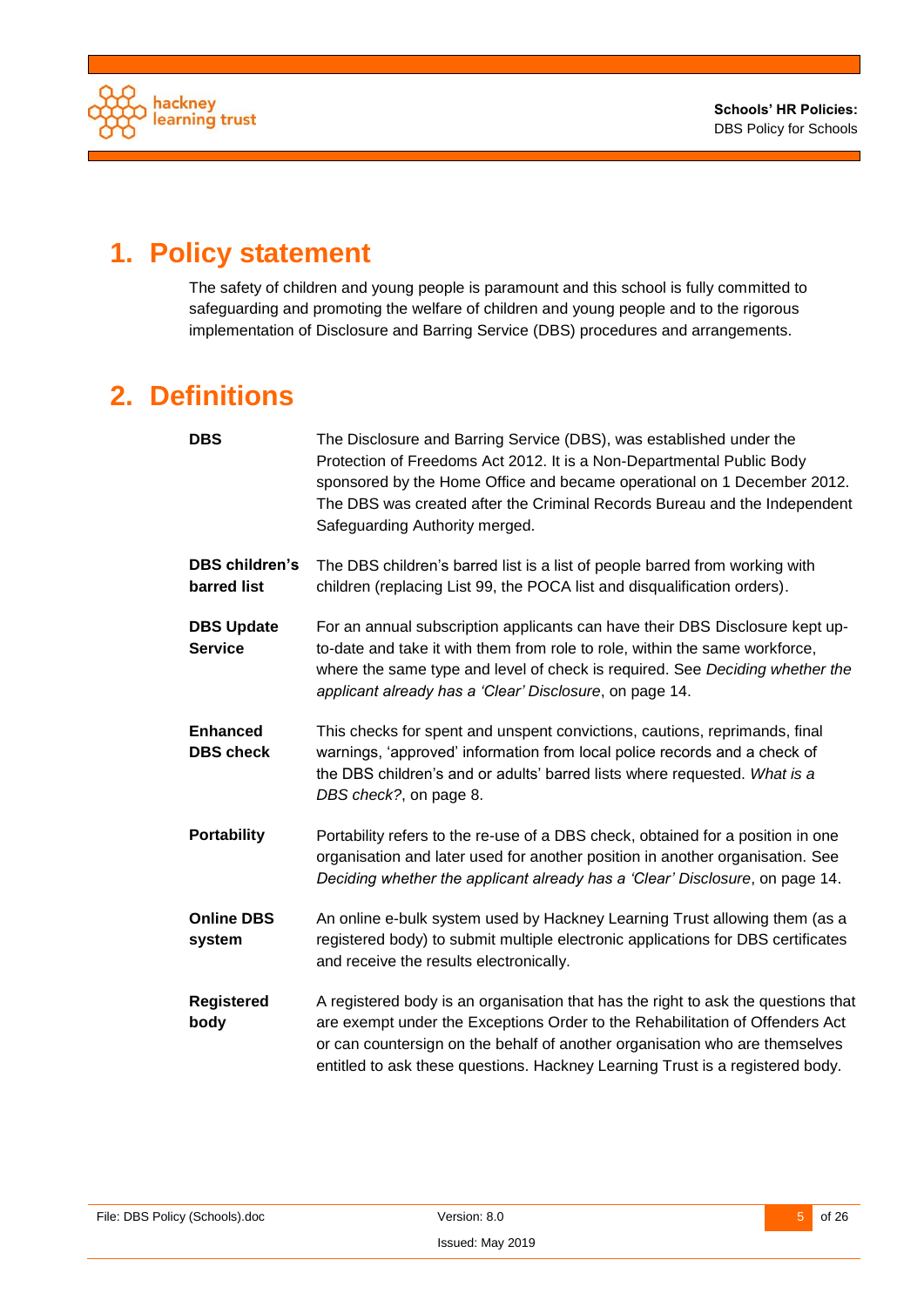

| Regular               | Within this guidance 'regular' is defined as: four or more days in a 30 day<br>period, or once a week or more often, or overnight (between 2am and 6am)<br>where there is opportunity for face-to-face contact.                                   |
|-----------------------|---------------------------------------------------------------------------------------------------------------------------------------------------------------------------------------------------------------------------------------------------|
| Regulated<br>activity | This is what defines the eligibility for an 'Enhanced DBS check' and relates<br>to specific roles. All school staff are in regulated activity as a school is a<br>defined as a 'specified place' and therefore meets the eligibility requirement. |

## <span id="page-5-0"></span>**3. Scope of the policy**

This policy applies to **all** school staff and volunteers, regardless of their grade, position, hours worked per week or length of contract.

# <span id="page-5-1"></span>**4. DBS Code of Practice**

As an organisation using the Disclosure and Barring Service (DBS) to assess applicants' suitability for positions of trust, Hackney Learning Trust complies fully with the DBS Code of Practice and undertakes to treat all applicants for positions, fairly. It undertakes not to discriminate unfairly against any subject of a DBS check on the basis of a conviction or other information revealed.

Organisations that wish to use DBS checks must comply with the DBS's code of practice, developed after a public consultation exercise with input from a range of organisations.

The code of practice is published under section 127 of the Police Act 1997. This is a constantly evolving document, which was last revised in April 2009. An up-to-date version is currently available to view on the DBS [website.](https://www.gov.uk/government/publications/dbs-code-of-practice)

It is intended to ensure - and to provide assurance to those applying for Standard and Enhanced DBS checks - that the information released will be used fairly.

The code also seeks to ensure that sensitive personal information is handled and stored appropriately and is kept for only as long as necessary.

Anybody who receives Standard or Enhanced DBS check information must abide by the code of practice, this includes:

- Registered Bodies.
- Registered Bodies offering an Umbrella service.
- Recruiters and others receiving the information.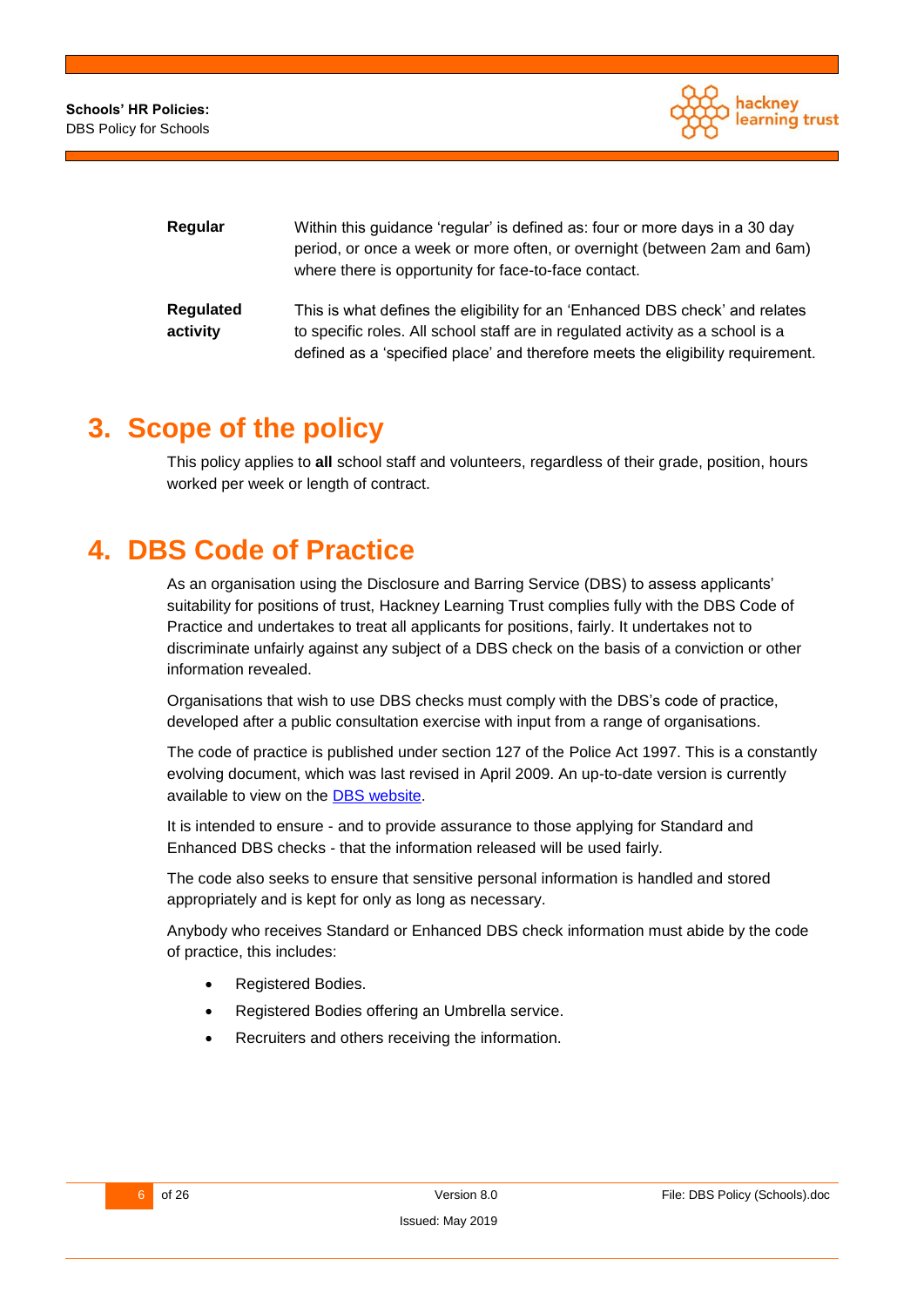

# <span id="page-6-0"></span>**5. Hackney Learning Trust's Recruitment of Ex-Offenders Policy**

The Hackney Learning Trust policy for schools on the recruitment of ex-offenders is below. Schools are advised to use the same policy.

- Hackney Learning Trust is committed to the fair treatment of its staff, potential staff or users of its services, regardless of race, gender, religion, sexual orientation, responsibilities for dependants, age, physical/mental disability or offending background.
- Hackney Learning Trust actively promotes equality of opportunity for all with the right mix of talent, skills and potential and welcomes applications from a wide range of candidates, including those with criminal records. Hackney Learning Trust select all candidates for interview based on their skills, qualifications and experience.
- A DBS check is only requested after a thorough risk assessment has indicated that one is both proportionate and relevant to the position concerned. For those positions where a DBS check is required all application forms, job adverts and recruitment briefs will contain a statement that a DBS check will be requested in the event of the individual being offered the position.
- Where a DBS check is to form part of the recruitment process, Hackney Learning Trust encourages all applicants called for interview to Schools provide details of any criminal record at an early stage in the application process. Hackney Learning Trust request that this information is sent under separate, confidential cover, to a designated person within Hackney Learning Trust (the Head of HR) and guarantees that this information will only be seen by those who need to see it as part of the recruitment process.
- Unless the nature of the position allows The Head Teacher to ask questions about an applicant's entire criminal record, Hackney Learning Trust only asks about 'unspent' convictions as defined in the Rehabilitation of Offenders Act 1974.
- All those in Schools who are involved in the recruitment process have been suitably trained to identify and assess the relevance and circumstances of offences. Hackney Learning Trust also ensures that they have received appropriate guidance and training in the relevant legislation relating to the employment of ex-offenders, e.g. the Rehabilitation of Offenders Act 1974.
- All applicants called for interview are encouraged to disclose details of their criminal record (if they should have one) at an early stage in the application process. Schools requests that this information is sent under separate, confidential cover to a designated person within Schools with guidance from Hackney Learning Trust (The Head of HR) and guarantee that this information is only seen by those who need to see it as part of the recruitment process.

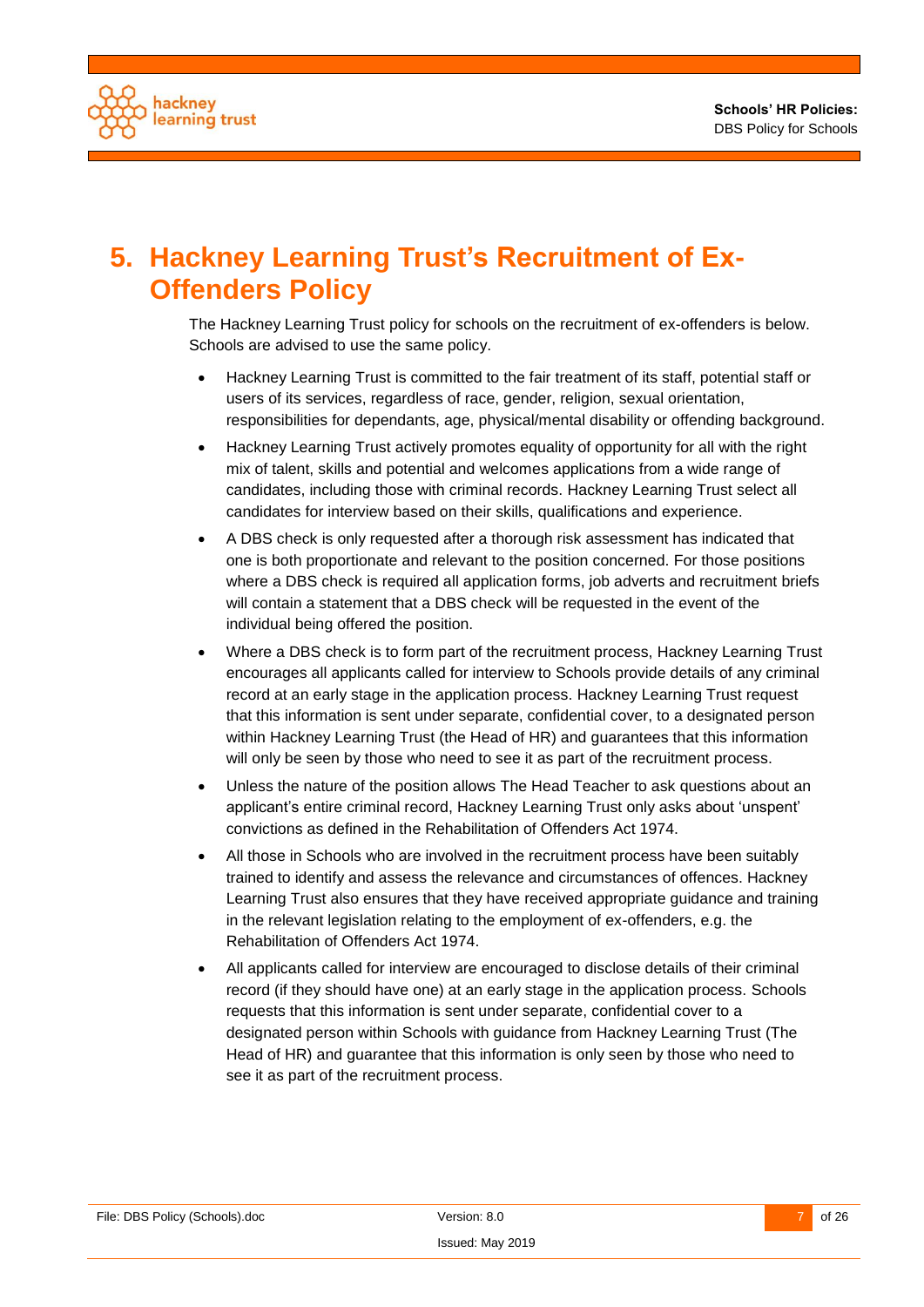

- HR ensures that an open and measured discussion takes place on the subject of any offences or other matter that might be relevant to the position. Failure to reveal information that is directly relevant to the position sought could lead to withdrawal of an offer of employment.
- Hackney Learning Trust makes every subject of a DBS check aware of the existence of the DBS Code of Practice and makes a copy available on request.
- The Head of HR Teacher discuss any matter revealed in a DBS check with the person seeking the position before withdrawing a conditional offer of employment.

# <span id="page-7-0"></span>**6. What is a DBS check?**

The DBS check searches an individual's details against criminal records and other sources, including the Police National Computer. The check may reveal convictions, cautions, reprimands and warnings.

The DBS check will either confirm that the individual doesn't have a criminal record, or it will list any relevant convictions, cautions, reprimands, warnings and, if applicable, whether the individual has been barred from working with children or vulnerable groups. The police can also include non-conviction information, for example, fixed penalties, that may be relevant.

A DBS check uses a range of different information sources, including the records of:

- The Police National Computer (PNC) and other data sources.
- The Independent Safeguarding Authority (where requested).

It should be stressed that, whilst DBS checks are vital in the consideration of appropriately staffing positions with access to vulnerable people, they are just one in a range of preemployment checks which must be carried out in order to assess the suitability of candidates. Other checks include thoroughly confirming identities, qualifications, taking up references and examining dates of employment histories on application forms. Ongoing monitoring and supervision is also vital alongside clear safeguarding policies and procedures.

### <span id="page-7-1"></span>**6.1.What levels of Disclosure are there?**

There are currently the following types of Disclosure:

- Basic.
- Standard.
- Enhanced (excluding barred list checks).
- Enhanced (including barred list checks).

**All** school staff and 'regular' unsupervised volunteers require an Enhanced check (including barred list checks). The exception is for School Governors; they require an Enhanced check (excluding barred list checks).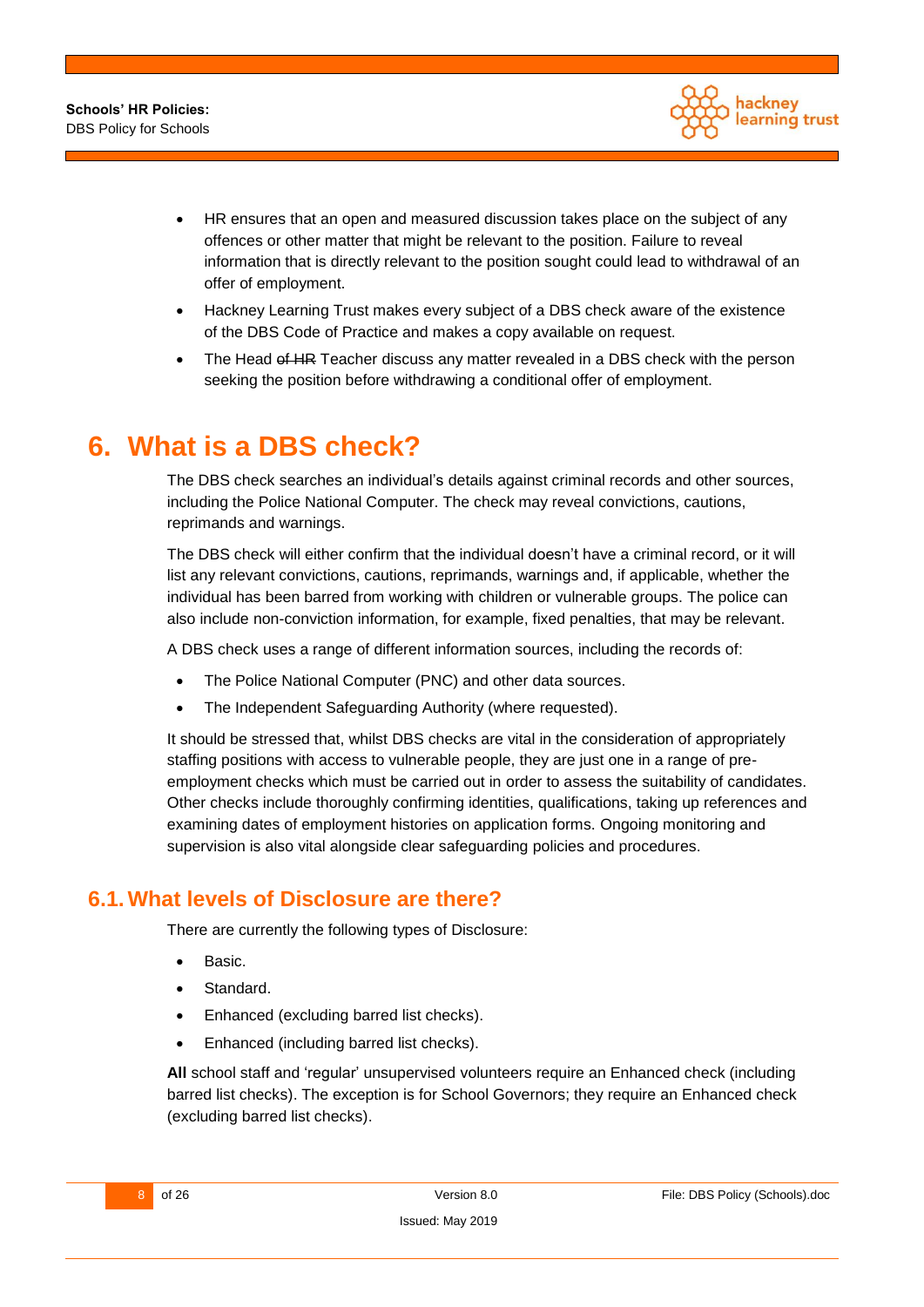

#### <span id="page-8-0"></span>**6.1.1. Enhanced check (including barred list checks)**

The Enhanced check (including barred list checks) is the highest level of criminal record check and is available for those working in regulated activity with children or vulnerable groups.

This checks for spent and unspent convictions, cautions, reprimands, final warnings, 'approved' information from local police records and a check of the DBS children's and or adults' barred lists where requested.

Approved information is non-conviction information provided by the police from their local records. The Chief Police Officer in each force will decide what, if any, information to provide.

#### <span id="page-8-1"></span>**6.2.Who pays for the DBS check?**

The cost of DBS checks falls to the school.

DBS Enhanced Disclosures for volunteers do not incur a charge from the DBS.

The definition of a volunteer is: "a person who is engaged in any activity which involves spending time, unpaid (except for travelling and other approved out-of-pocket expenses), doing something which aims to benefit someone (individuals or groups) other than or in addition to close relatives". Therefore, students, trainee Teachers, people on work placements/experience, etc. fall outside this definition and are required to pay a fee for a DBS check. Whilst the student or trainee may not be getting paid, they are undertaking the placement or work experience to benefit themselves in the completion of their course etc.

# <span id="page-8-2"></span>**7. What is the DBS Children's Barred List?**

The DBS children's barred list is a list of people barred from working with children (replacing List 99, the POCA list and disqualification orders).

All school staff and 'regular' unsupervised volunteers must be checked on the DBS children's barred list before they start work and the DBS children's barred list is checked as part of an Enhanced check. This is to ensure that all potential employees are not on the DBS children's barred list.

The DBS children's barred list should only be checked as part of the normal recruitment process and be checked alongside an Enhanced check. It should not be used as a standalone check unless the Enhanced check remains outstanding at the time the individual begins work.

It is Hackney Learning Trust policy to only provide a check of the DBS children's barred list for Hackney Learning Trust or school staff, not for people who are coming to the school through an external agency. Please see *Who should have an [Enhanced check?](#page-10-0)*, on page [11](#page-10-0) and *[People not requiring an Enhanced check](#page-12-0)*, on page [13](#page-12-0) for clarification of what the school should do in this situation.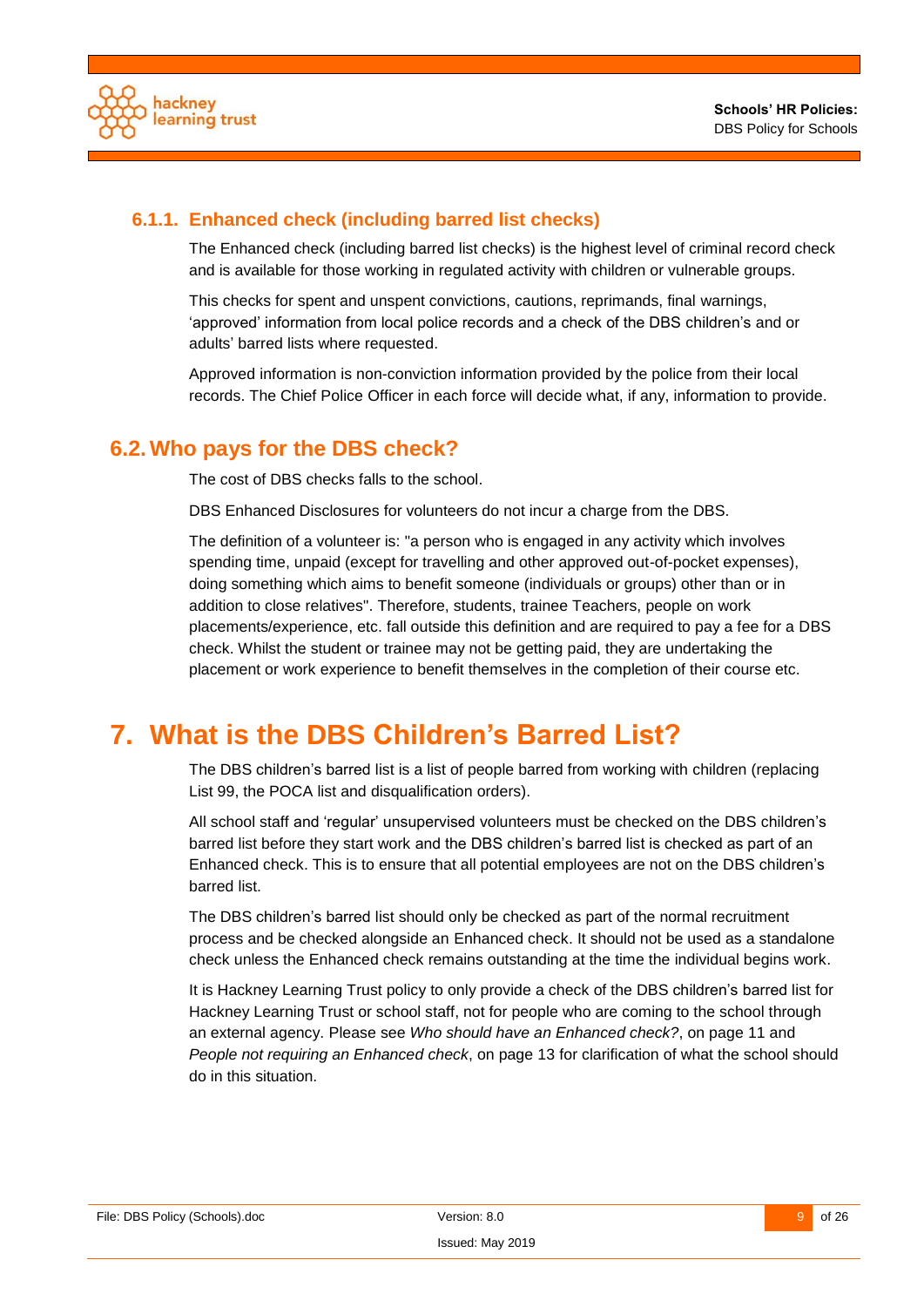

# <span id="page-9-0"></span>**8. Deciding whether you need an Enhanced check**

This section attempts to clarify when an Enhanced check is actually needed. Whether this is required will depend on:

- If the roles and responsibilities make the job eligible for an Enhanced check.
- If the applicant can already provide a 'Clear' Disclosure'. There are limited circumstances where this applies – please refer to Section [10.](#page-13-2)

The flowchart below directs you to the relevant sections in this policy that will help you decide what you need to do:

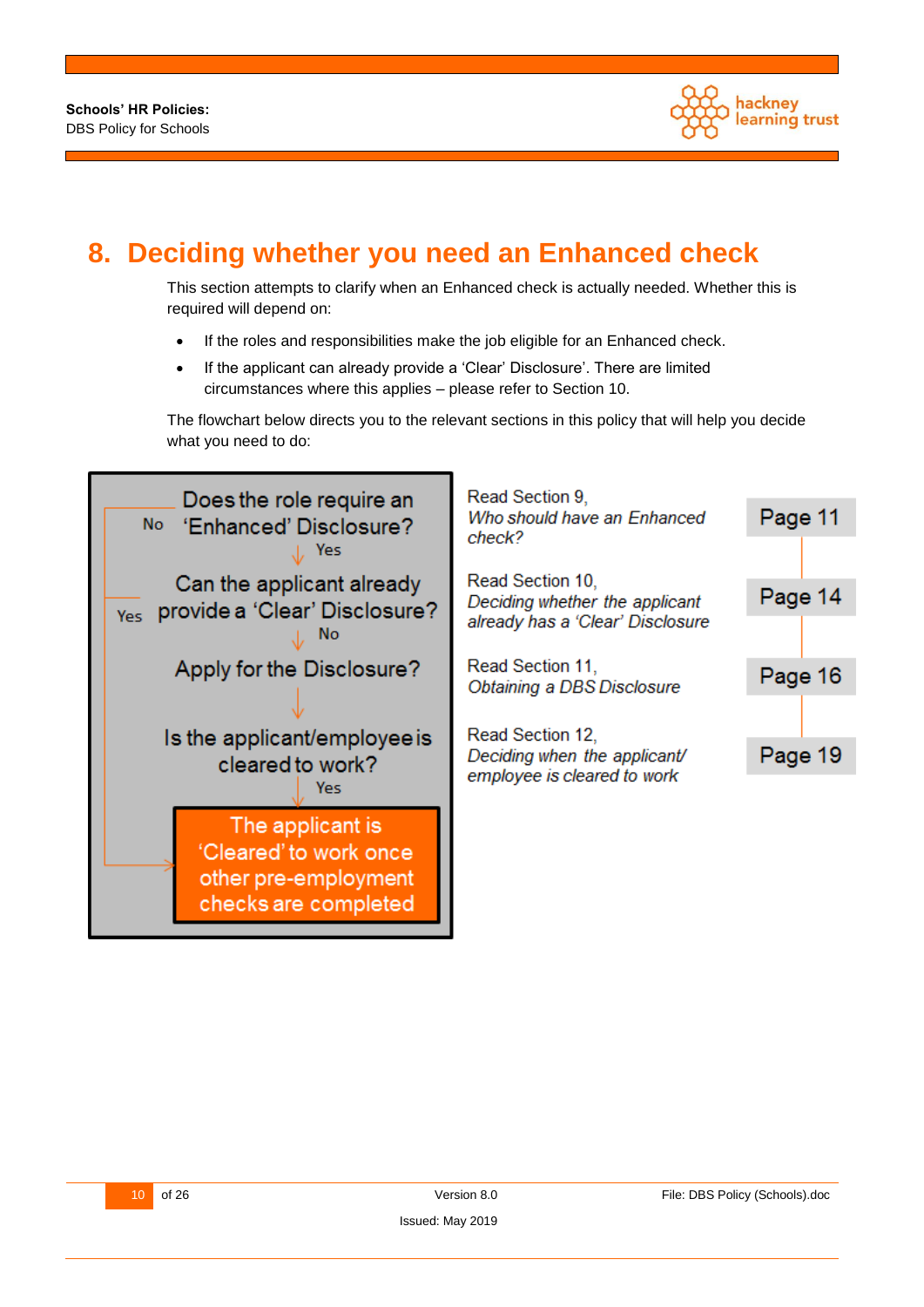

# <span id="page-10-0"></span>**9. Who should have an Enhanced check?**

**All** school staff are in regulated activity as a school is a defined as a 'specified place' and therefore meets the eligibility requirement for an Enhanced check.

This section describes:

- Other roles requiring an Enhanced check.
- People not requiring an Enhanced check.
- Re-vetting existing staff.
- Significant changes to an employee's job role.

## <span id="page-10-2"></span><span id="page-10-1"></span>**9.1. What other roles require an Enhanced check?**

#### **9.1.1. Volunteers**

Unsupervised volunteers who work at the school on a 'regular' basis are defined as working in regulated activity and should complete an Enhanced check.

Supervision means day-to-day supervision as is reasonable in all the circumstances for the purpose of protecting any children concerned.

The Department for Education has produced [statutory guidance on supervision](http://media.education.gov.uk/assets/files/pdf/s/supervision%20guidance%20revised%20sos%20sept%202012.pdf) to describe the considerations an organisation should make when determining whether or not an individual is supervised to a reasonable level for the role.

When the school's DBS Administrator sets up the application on the Online DBS system the **Volunteer** flag must be ticked. This will be checked by the DBS Operational Lead to ensure the role meets the definition of a 'volunteer' before the application is countersigned and sent to the DBS.

#### <span id="page-10-3"></span>**9.1.2. After schools clubs/extended schools**

An Enhanced check will apply to any employees or 'regular' volunteers involved in after school activities if there is contact with children. Responsibility for obtaining Disclosure will fall to the employing body which in most cases will be the school, but otherwise will fall to the committee that runs the club.

#### <span id="page-10-4"></span>**9.1.3. Peripatetic staff**

All staff employed centrally by Hackney Learning Trust and other teams, organisations and services who are working directly with children must have an Enhanced check.

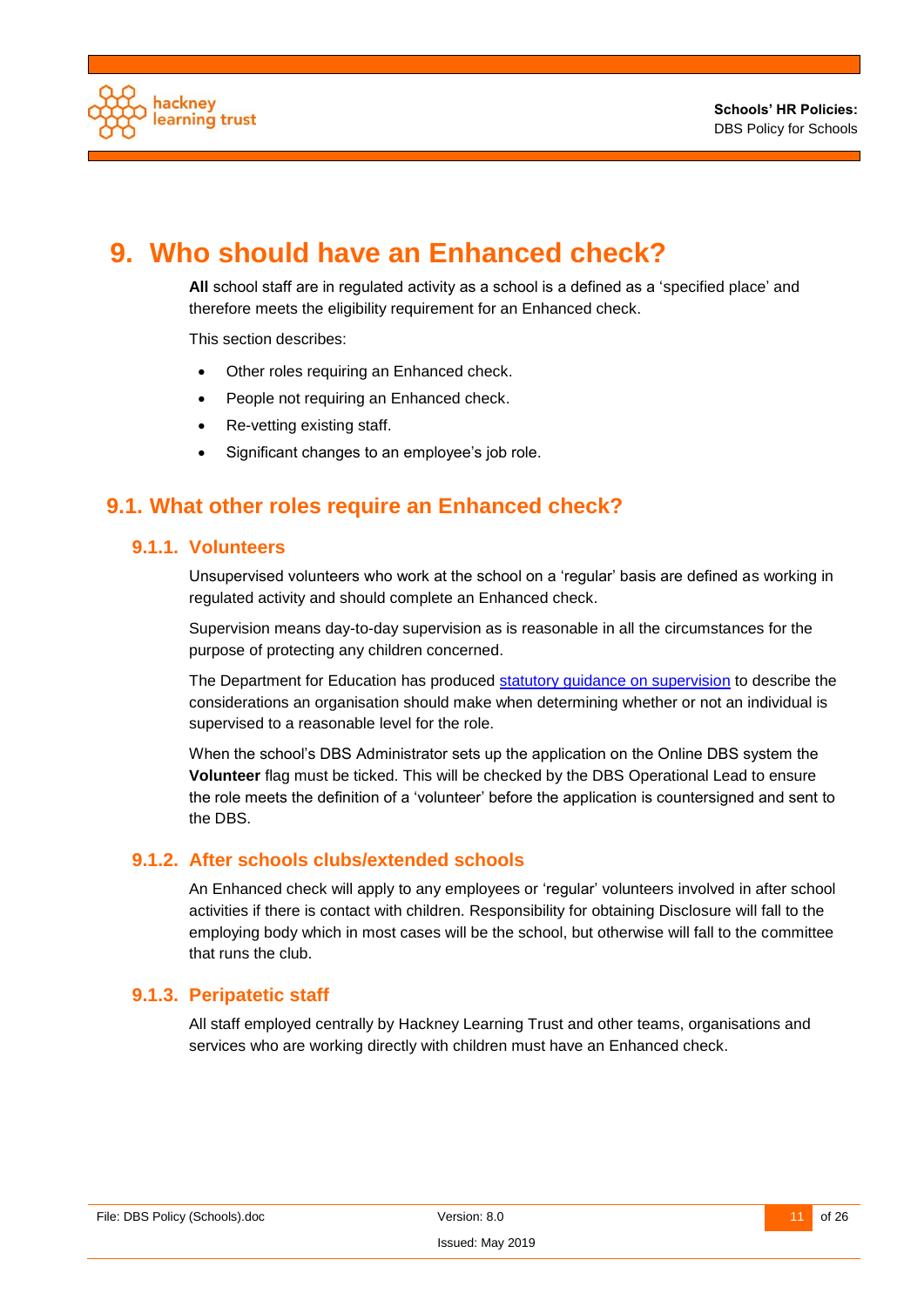

#### <span id="page-11-0"></span>**9.1.4. Governors**

It is now a statutory requirement for Governors to be DBS checked, however it is Hackney Learning Trust's policy and good practice for all Governors to have an Enhanced check. Governors do not need to have a separate Enhanced Disclosure for their role of Governor; as long as they have a Disclosure (issued through Hackney Learning Trust). Governors who wish to be Governors at other Community or voluntary-aided schools in Hackney will only need to be checked through Hackney Learning Trust once. If a Hackney Learning Trust employee, who has a Disclosure (issued through Hackney Learning Trust), is becoming a Governor, they will not need to complete another DBS check.

Governors require an Enhanced Check (excluding barred list checks). When the school's DBS Administrator sets up the application for a Governor, both the DBS Vulnerable Adults Barred List and the DBS Children's Barred List checks must be set to 'No':

| DBS Vulnerable Adults Barred List | $\bigcirc$ Yes $\circledcirc$ No |
|-----------------------------------|----------------------------------|
| DBS Children's Barred List        | $\bigcirc$ Yes $\circledcirc$ No |

#### <span id="page-11-1"></span>**9.1.5. Visitors from Hackney Learning Trust**

All staff at Hackney Learning Trust whose role requires it must have an Enhanced check. This is the responsibility of the Director of the Trust. Where clearance is pending (as it has not been possible to obtain clearance before appointment), the employee concerned will be required to wait for a valid Enhanced Disclosure before visiting any schools or other establishments where they are likely to have contact with children.

Hackney Learning Trust employees will not need to provide schools with their Enhanced Disclosure. A letter has been sent out to attach to the single central record confirming that if their role requires it, all staff working within Hackney Learning Trust have a valid Enhanced Disclosure. When visiting schools, Hackney Learning Trust Employees are required to bring their Hackney Learning Trust ID badges, as proof of employment.

#### <span id="page-11-2"></span>**9.1.6. Volunteers from an external organisation**

If an external organisation wants to come into the school to do an activity e.g. a bank want to send their staff on a team bonding trip to a school to carry out maintenance on the school premises, the Headteacher should do a risk assessment to decide if these people are working in regulated activity and if Enhanced Disclosures are required for these people. If the Headteacher decides that Enhanced Disclosures are required, it is the responsibility of the external organisation to provide them. The external organisation will need to provide the school with a headed and signed letter to confirm that their staff have valid DBS checks (issued within the last 3 years) for the role they will be carrying out. It is the external organisation's responsibility to confirm that these staff are cleared to work in the school. If the external organisation cannot do this, their staff will not be able to work in the school.

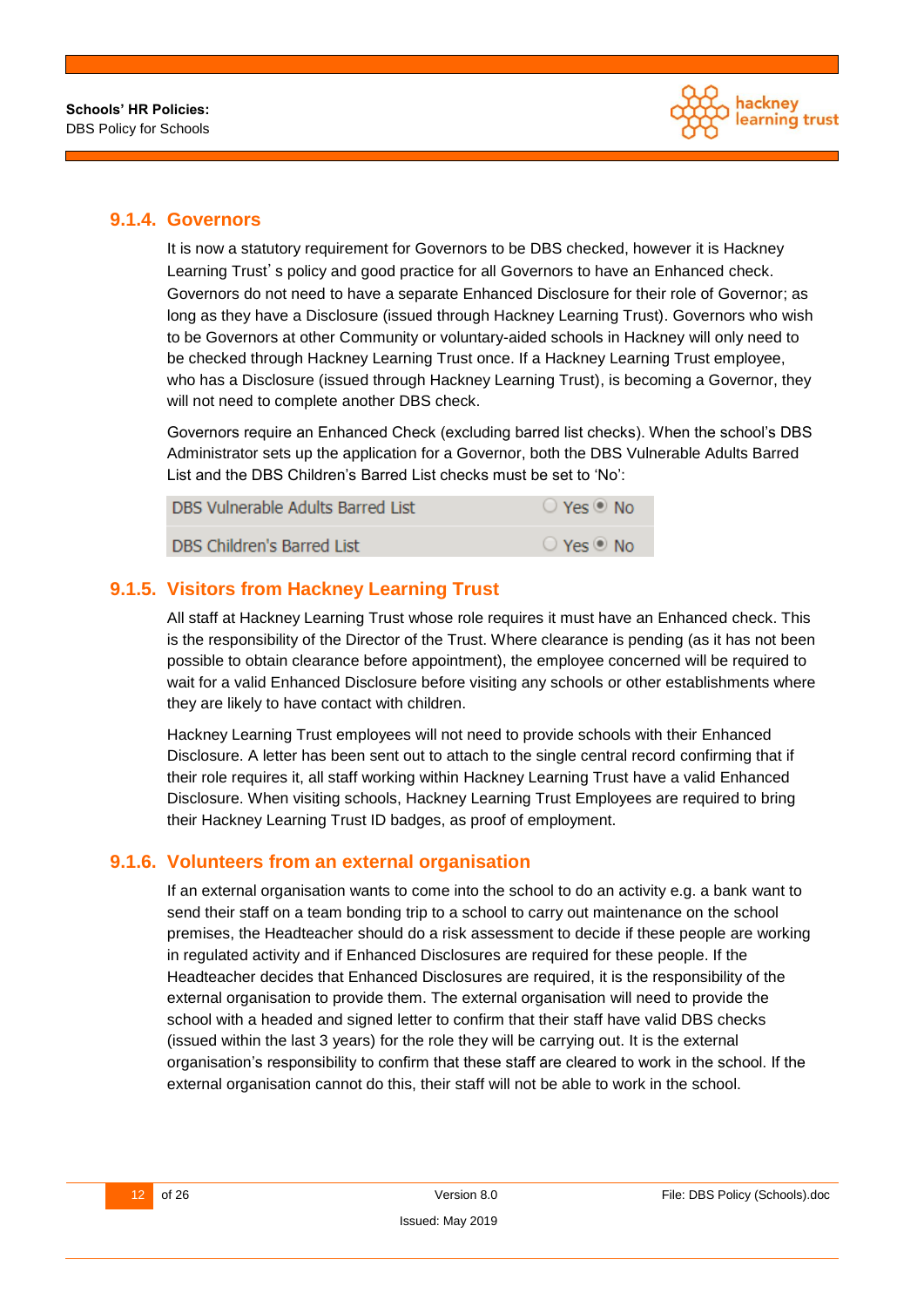

## <span id="page-12-0"></span>**9.2.People not requiring an Enhanced check**

Examples of people who do not need to apply include:

- Visitors who have business with the Headteacher or other staff or who have only brief contact with children with a teacher present.
- Volunteers or parents who are accompanying staff and children on one-off outings or trips that do not involve overnight stays, or who only help out at specific events, e.g. school fete. These people should not be asked to help children with their personal care e.g. toileting.
- PTA members who, for example, are staffing stalls at the summer fete would not need to be checked, unless they are to have 'regular' contact with children in another capacity.
- Secondary pupils on Key Stage 4 work experience in other schools, FE colleges or nursery classes; secondary pupils undertaking work in another school or FE college as part of voluntary service, citizenship or vocational studies; or Key Stage 5 or sixth form pupils in connection with a short careers or subject placement. In these cases the school placing the pupil should ensure they are suitable for the placement in question. The host school is responsible for their supervision.
- People who are on site before or after school hours when children are not present, e.g. local groups who hire premises for community or leisure activities. (**Note:** if children are participating in the activity during the hire period, whether pupils of the school or not, then an Enhanced check will be required).

#### <span id="page-12-1"></span>**9.2.1. Building contractors/tradespersons**

A tradesperson attending the school on a one-off basis, for example, an electrician making repairs, does not need to be DBS checked as it is expected that they would not be allowed to walk around the school unaccompanied.

Building contractors may not need to be checked where the site area of works is clearly defined and segregated from general access, for health and safety reasons. Contractors visiting schools to carry out repairs, servicing or other short term work should be escorted to their working areas and appropriately monitored during their presence on site. They should be instructed not to encourage or enter into communication with pupils or students.

Generally it will not be necessary, providing the above procedures are followed, to obtain Disclosure information from the DBS for operatives working on site.

There may be situations that fall outside the scope of the above and in these circumstances a risk assessment should be carried out to determine what measures may be appropriate. It may therefore be appropriate in certain circumstances to obtain Disclosure information for operatives. Headteachers should make a risk assessment and apply their professional judgement in deciding whether an Enhanced Disclosure is needed.

For more guidance on this please see CRB [News: June 2011 -](http://webarchive.nationalarchives.gov.uk/20121114084215/http:/www.homeoffice.gov.uk/publications/agencies-public-bodies/CRB/crb-newsletters/crb-news-2011/crb-news-june-2011?view=Binary) Eligibility – Trade and [maintenance workers.](http://webarchive.nationalarchives.gov.uk/20121114084215/http:/www.homeoffice.gov.uk/publications/agencies-public-bodies/CRB/crb-newsletters/crb-news-2011/crb-news-june-2011?view=Binary)

File: DBS Policy (Schools).doc **Network** Version: 8.0 13 of 26 13 of 26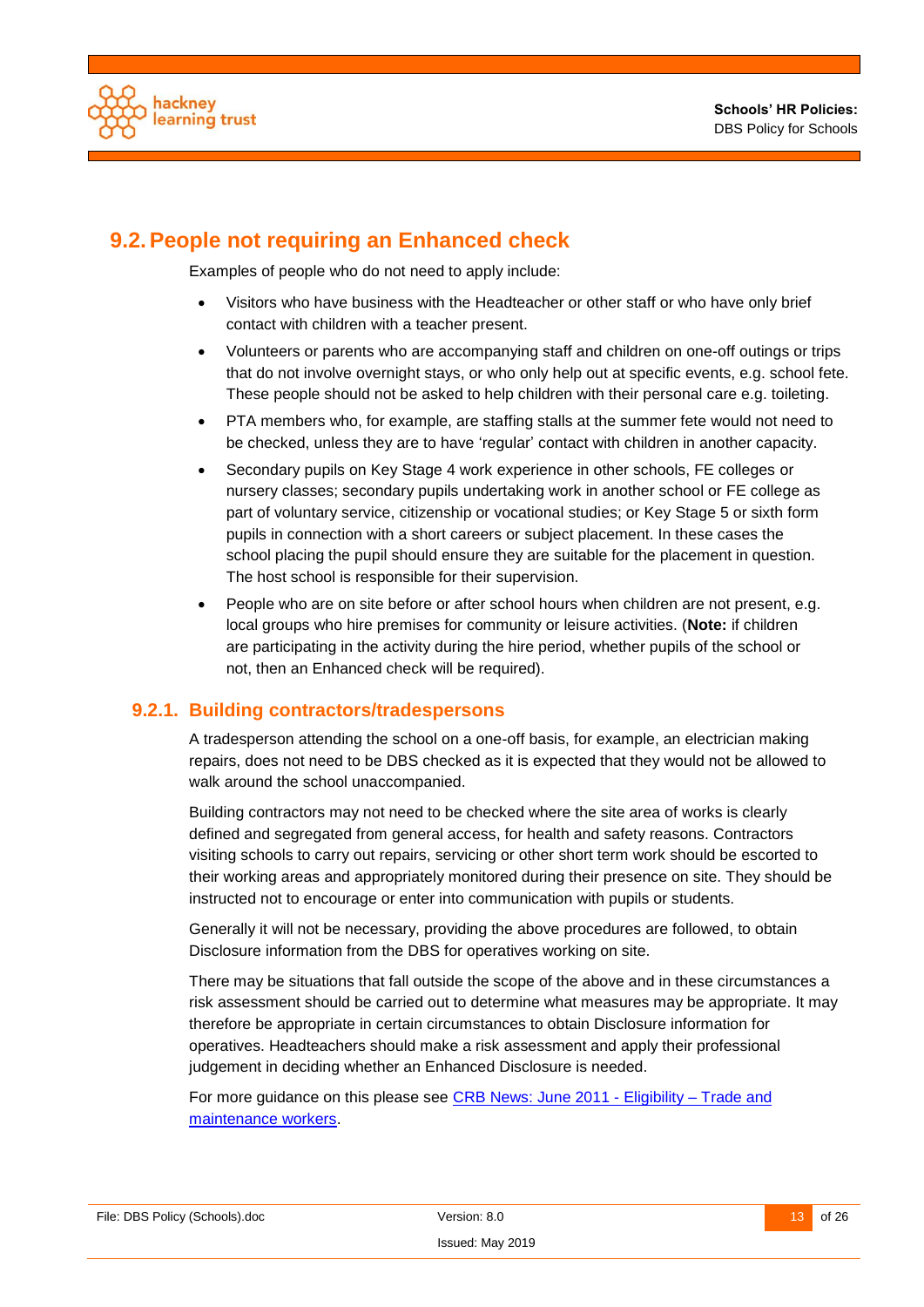

## <span id="page-13-0"></span>**9.3. Re-vetting existing staff**

It is Hackney Learning Trust's policy that all school staff and long term volunteers that are required to have an Enhanced check (or an Enhanced DBS check) do so every three years. If an employee fails to comply with this policy, the Headteacher will be notified and this may result in disciplinary proceedings.

DBS Clearances approaching expiry are monitored by the DBS Administrator, who loads renewal details onto the Online DBS system so that the employee can complete the online renewal application. This must be done 60 to 90 days in advance of the current Disclosure's expiry date to ensure that the new Disclosure is received before the current one expires.

## <span id="page-13-1"></span>**9.4.Significant changes to an employee's job role**

When the employee has a significant change in job role e.g. has more direct contact with children or now has direct contact with vulnerable groups, a new Enhanced check is required.

# <span id="page-13-2"></span>**10.Deciding whether the applicant already has a 'Clear' Disclosure**

The School does not accept portability (please see *[Definitions](#page-4-1)*) of DBS Disclosures obtained from another registered body unless the applicant is subscribed to the Update Service. Nor does Hackney Learning Trust offer portability of its own Disclosures.

**Note:** For information on using the DBS Update Service refer to the [guidance document](https://www.hackneyservicesforschools.co.uk/system/files/extranet/Guidance%20on%20Using%20the%20DBS%20Update%20Service.pdf) on the Services for Schools website.

This means that all applicants for jobs at a Community or voluntary-aided school in Hackney must obtain a DBS Disclosure through Hackney Learning Trust, unless they:

- Are subscribed to the DBS Update Service.
- Fall into one of the categories which meet our 'Portability rules.

### <span id="page-13-3"></span>**10.1. Update Service**

For an annual subscription applicants can have their DBS Disclosure kept up-to-date and take it with them from role to role, within the same workforce, where the same type and level of check is required.

If as part of the recruitment process or 'three-yearly' recheck of DBS, the applicant informs the school's DBS Administrator that they are subscribed to the Update Service, the Administrator should check that

 The applicant is still subscribed to the Update Service (e.g. their subscription may have lapsed).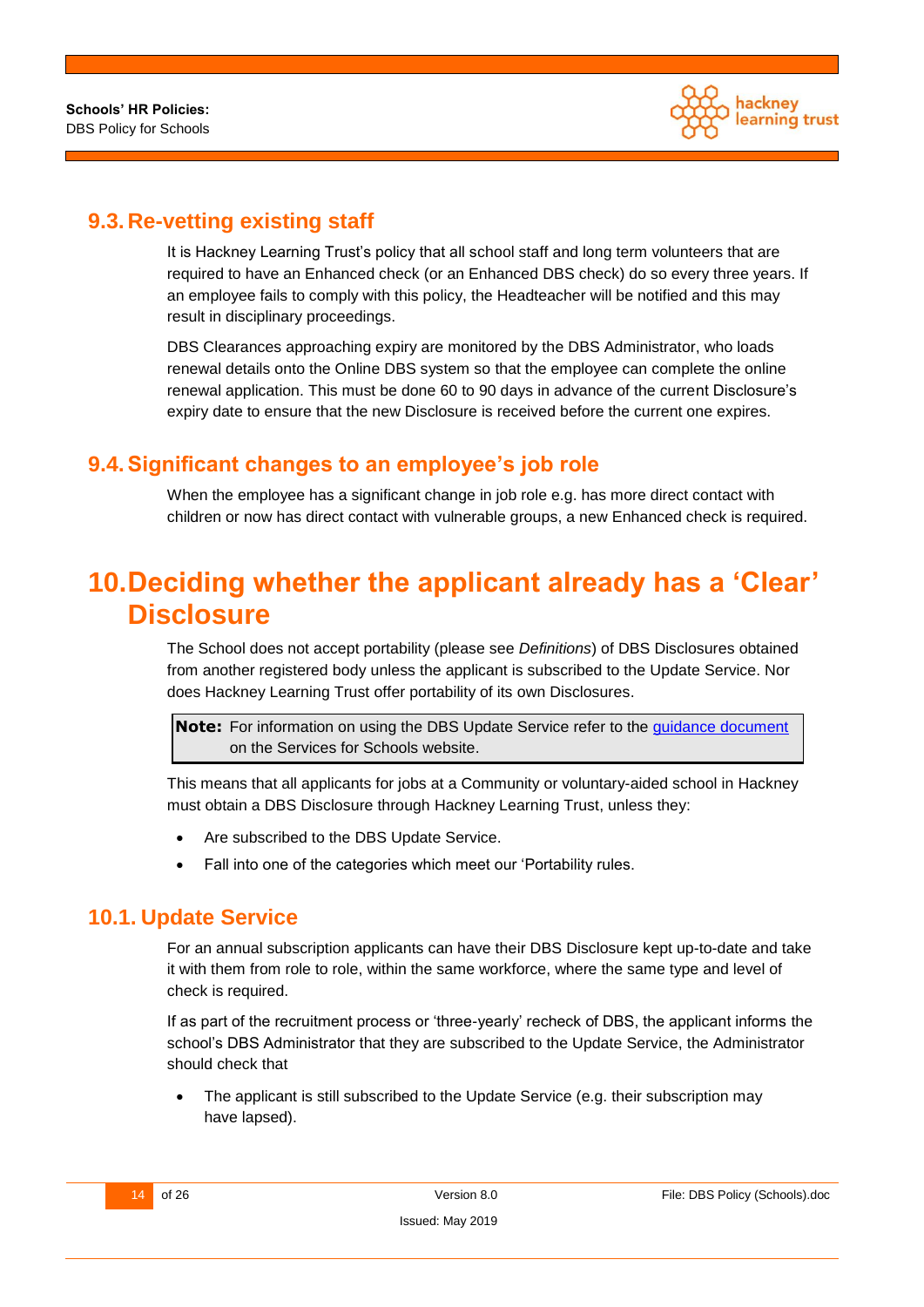

 No new information has been found since its issue and can therefore be accepted as being still current and valid.

If the applicant is not found or there is new information, a new Enhanced Disclosure must be obtained.

Refer to guidance on [using the DBS Update Service](https://www.hackneyservicesforschools.co.uk/system/files/extranet/Guidance%20on%20Using%20the%20DBS%20Update%20Service.pdf) for step-by-step instructions for using the Update Service and interpreting the results

Advise the DBS Operational Lead details of anyone who is subscribed to the Update Service (disclosure number and date the Update Service was checked). This is so that the employee's DBS record can be maintained on iTrent and the Update Service record is reflected on any DBS Status Report produced by the DBS Operational Lead.

## <span id="page-14-0"></span>**10.2. 'Portability'**

#### **Examples of when portability of disclosures is and is not accepted**

| <b>Type</b>                                                                                              | <b>Action</b>                                                                                                                                                                                                                                                                                                                                                                         |
|----------------------------------------------------------------------------------------------------------|---------------------------------------------------------------------------------------------------------------------------------------------------------------------------------------------------------------------------------------------------------------------------------------------------------------------------------------------------------------------------------------|
| New candidate to be employed<br>at the School                                                            | A new DBS check is required through Hackney Learning Trust's<br>Online DBS system.                                                                                                                                                                                                                                                                                                    |
| Transfer from a community or<br>voluntary-aided school in<br>Hackney to Hackney Learning<br><b>Trust</b> | A new check is not required if the applicant is in a similar job role, the<br>DBS check was within the past three years, and if they have not had<br>a break in employment of over three months. Otherwise, a new DBS<br>check is required through Hackney Learning Trust's Online DBS<br>system.                                                                                     |
| Transfer from Hackney<br>Learning Trust to a<br>community or voluntary-<br>aided school in Hackney       | A new check is not required if the applicant is in a similar job role, the<br>DBS check was within the past three years, and if they have not had<br>a break in employment of over three months. Otherwise, a new DBS<br>check is required through Hackney Learning Trust's Online DBS<br>system.                                                                                     |
| Internal transfer within <b>Hackney</b><br><b>Learning Trust</b>                                         | A new check is not required if the applicant is in a similar job role, the<br>DBS check was within the past three years, and if they have not had<br>a break in employment of over three months. Otherwise, a new DBS<br>check is required through Hackney Learning Trust's Online DBS<br>system.                                                                                     |
| Governors                                                                                                | Governors who wish to be Governors at other community or<br>voluntary-aided school in Hackneys will only need to be checked<br>through Hackney Learning Trust once. If a Learning Trust employee,<br>who has a Disclosure (issued through Hackney Learning Trust) for<br>working in the child workforce, is becoming a Governor, they will not<br>need to complete another DBS check. |

If the 'Portability' rules are not met, a new Enhanced Disclosure must be obtained.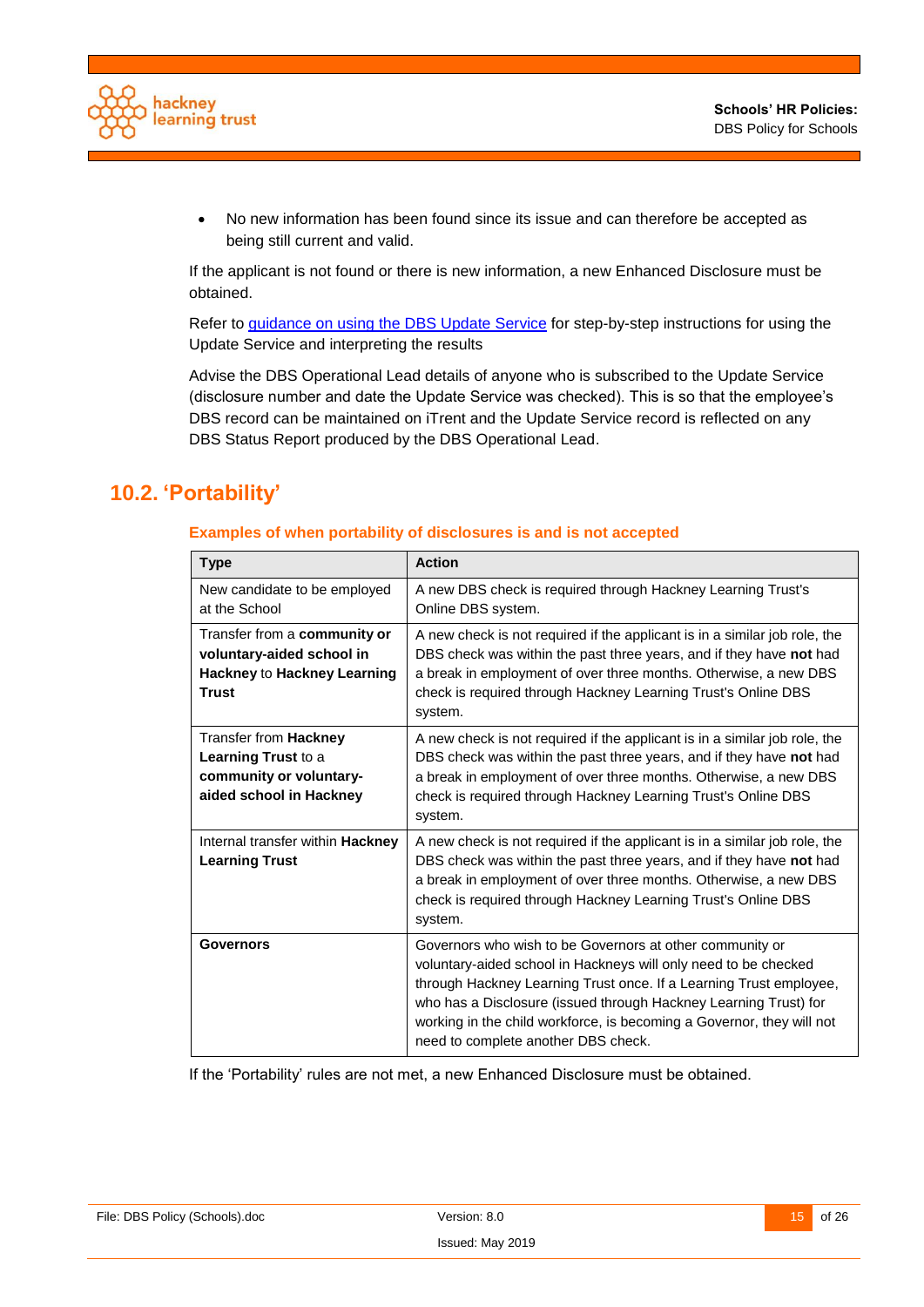

# <span id="page-15-0"></span>**11.Obtaining a DBS Disclosure**

This section covers:

- How school staff apply for a DBS Disclosure.
- Disclosures for agency staff.
- Disclosures for consultants.

### <span id="page-15-1"></span>**11.1. How school staff apply for a DBS Disclosure**

For those roles that require an Enhanced check, all newly appointed staff/volunteers must obtain a new DBS Disclosure unless they meet the 'portability' requirements or are subscribed to the DBS Update Service (refer to *[Deciding whether the applicant already has a 'Clear'](#page-13-2) [Disclosure](#page-13-2)* on page [14\)](#page-13-2).

#### <span id="page-15-2"></span>**11.1.1.Procedure**

The steps below provide a summary of the DBS Disclosure process for new applicants and three-yearly renewals:

1. The school asks the individual if they are subscribed to the DBS Update Service. If they are please follow the [guidance for using the DBS Update Service.](https://www.hackneyservicesforschools.co.uk/system/files/extranet/Guidance%20on%20Using%20the%20DBS%20Update%20Service.pdf)

Otherwise:

- 2. The school's DBS Administrator sets up the application on the Online DBS system (login details are automatically sent to the applicant).
- 3. The individual being checked completes and submits and online application.
- 4. The individual and school's ID Verifier agree a time for the applicant to bring in their identity documents for verification.
- 5. The Applicant brings the relevant identification to support their application. The [Documentary Evidence Sheet](https://www.hackneyservicesforschools.co.uk/system/files/extranet/DBS%20Documentary%20Evidence%20Sheet.pdf) provides guidance notes and details of the documents that can be accepted as proof of identity.
- 6. The school's ID Verifier records details of the identity documents on the Online DBS system and submits the application for countersigning.
- 7. The HLT DBS Operational Lead checks and countersigns the application online and submits it to the Disclosure and Barring Service.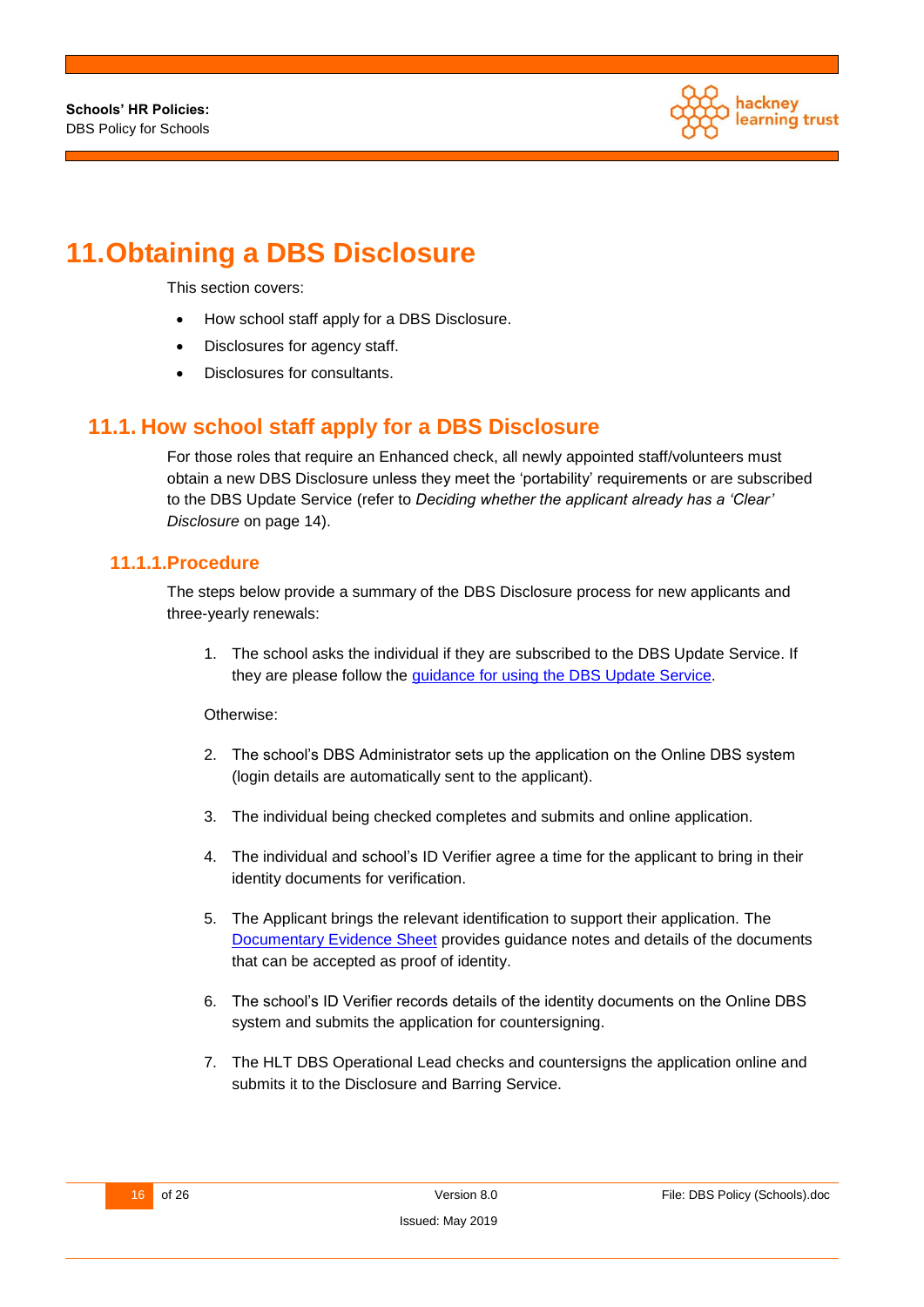

- 8. The Disclosure and Barring Service run checks and send the following:
	- The Disclosure Certificate is posted to the individual.
	- An e-mail indicating whether or not the Disclosure is clear is sent to the Headteacher.

#### **If the Disclosure is clear:**

The school's DBS Administrator will update the Single Central Record with the Disclosure Number and issue date.

#### **If the Disclosure is unclear:**

The Headteacher and the individual will meet to discuss and decide whether the person can be employed and the school's DBS Administrator will update the Online DBS system to record the recruitment decision.

9. The HLT DBS Operational Lead will upload the DBS results to the HR and Payroll system (iTrent) on a weekly basis, so that Schools' DBS Status Reports can be run against current staffing information.

#### <span id="page-16-0"></span>**11.1.2.Applicants from abroad**

Overseas members of staff need to be treated as any new employee. The Disclosure and Barring Service cannot establish details of criminal convictions acquired outside of the UK. Practices in other countries vary considerably but certificates or letters of good conduct may be obtainable from some overseas applicants from their embassy. The level of information varies from country to country, some are complete extracts from the criminal record, and others are partial. Where an applicant is from a country where criminal record checks cannot be made, extra care must be taken in taking up references and conducting other background checks including asking probing questions at interview.

#### **11.1.3. Overseas check policy**

<span id="page-16-1"></span>Any new (paid or voluntary) applicant who has lived overseas within the last **five years** for a period of **six months** or longer is required to obtain a Certificate of Good Conduct from the countries in which they have lived during this period. This does not apply to existing staff applying for their three-yearly renewal.

When an applicant completes their address history as part of an online application, the Online DBS system will identify applicants who have lived abroad and send them a separate e-mail explaining how to obtain a Certificate of Good Conduct from each relevant country. The application for a UK Enhanced DBS Disclosure will continue as normal, but a final recruitment decision cannot be made until the Certificate of Good Conduct is also received.

Once the overseas police check has been verified and there is no 'information' that prevents the applicant from starting work, then upon receipt of a satisfactory DBS Enhanced Disclosure, the applicant is deemed ok to work.

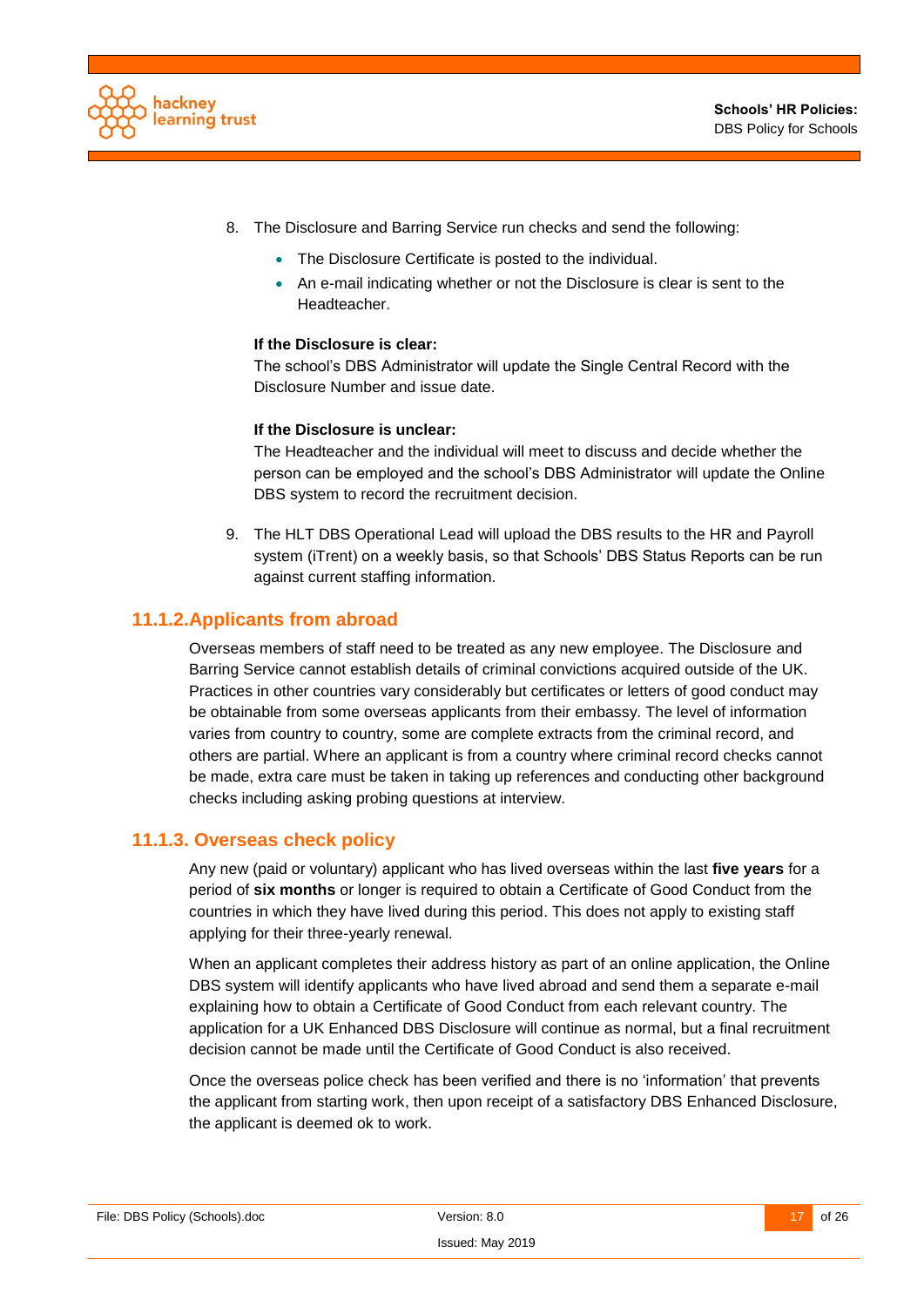

If 'information' is shown on the overseas police check, please see *[What if an employee has an](#page-18-2)  ['unclear' Disclosure?](#page-18-2)*, on page [19](#page-18-2) of this policy.

The Headteacher of the applicant has the discretion to allow an individual to begin work pending receipt of the overseas criminal records information, as it can take months in some cases, providing the individual has a clear DBS Enhanced Disclosure.

For agency staff it is recommended that the Headteacher speaks to the agency to ascertain what their procedures are and pursues an overseas check at their own discretion.

It is strongly advised that for long-term agency staff overseas police checks are sought.

### <span id="page-17-0"></span>**11.2. Disclosures for agency staff**

The Headteacher must be satisfied that agency workers have an Enhanced Disclosure and current, satisfactory references, by checking with the agency responsible for their employment.

Employees who are employed by the agency must bring a headed and signed letter from the agency confirming that the employee has a recent (within the past 1 years) DBS for a similar role.

If the DBS Disclosure is 'unclear', the agency should inform the Headteacher who will make the recruitment decision. The Headteacher may contact their HR Business Partner at Hackney Learning Trust for advice.

Once written confirmation of an agency worker's Enhanced Disclosure has been received, it will not be necessary to repeat this process every time that particular individual returns to work at the school, unless a period of three years has passed and a re-check is due.

Agencies supplying overseas teachers should give the school full details on clearance checks obtained.

#### <span id="page-17-1"></span>**11.3. Disclosures for consultants**

It is the Headteacher's responsibility to ensure that all the consultants brought into the school have a valid DBS Enhanced Disclosure issued within **the last year** and relevant to their role. The Consultant should be asked to produce his or her copy of the Enhanced Disclosure and the Headteacher should retain a signed letter on file from the Consultant which records the DBS Disclosure number and date of issue.

If the DBS Disclosure is 'unclear', the Headteacher will need to contact their HR Business Partner for advice regarding the information on the Disclosure. Refer to *What if an Employee has an 'unclear' Disclosure* on page 11.

If the Consultant does not have a valid Enhanced Disclosure, Hackney Learning Trust will be able to process the DBS application and will invoice the school as normal. It is then at the Headteacher's discretion to invoice the Consultant. The Consultant should be made aware that Hackney Learning Trust does not comply with portability requests from other registered bodies.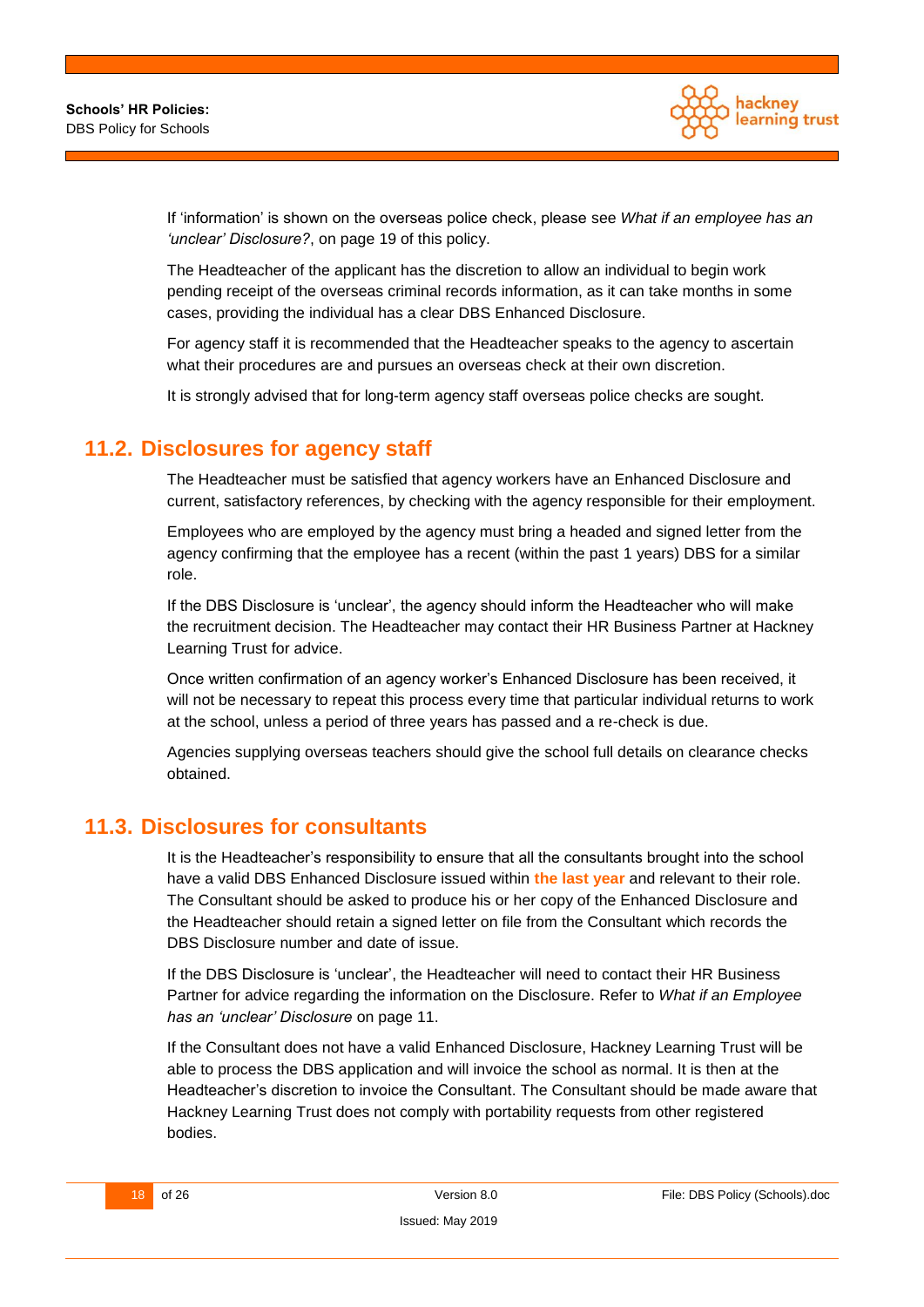

# <span id="page-18-0"></span>**12.Deciding when the applicant/employee is cleared to work**

## <span id="page-18-1"></span>**12.1. When is an applicant/employee deemed to be 'Cleared'?**

For those roles that require an Enhanced check, all newly appointed staff and volunteers should complete this prior to taking up the position. Enhanced Disclosure certificates from other registered bodies will not be accepted unless the applicant is subscribed to the Update Service.

Only when a clearance e-mail is received from the Online DBS system can it be considered that an individual has 'DBS Clearance'. The e-mail will quote the applicant's name, Disclosure Number and issue date, and state:

> 'We are pleased to inform you that the DBS check revealed nothing that would deem [name] unsuitable to work at [organisation]'

This will only be issued when an Enhanced Disclosure has been completed that contains no information that may prevent the individual from taking up their appointment/or continuing in employment.

For those roles that require an Enhanced Disclosure, where it is not possible to obtain clearance before appointment (due to a delay in the checking process), the employee may be able to start work in exceptional circumstances where the delay will severely disrupt service delivery. In all cases, a satisfactory risk assessment must be completed by the Headteacher. Contact the HR Business Partner for guidance.

### <span id="page-18-2"></span>**12.2. What if an employee has an 'unclear' Disclosure?**

If the Online DBS system sends the Headteacher an e-mail stating:

'The DBS has advised us on [date] that we must wait until we see the applicant's certificate', this indicates that the disclosure contains information.

This is referred to as being an 'unclear' Disclosure.

All employees/volunteers who have an 'unclear' Disclosure must present their Disclosure Certificate to the Headteacher. The applicant, Headteacher and HR Business Partner will discuss the contents of the Disclosure, and the Headteacher and HR Business Partner will make a risk assessment to decide whether the person can be employed. The Online DBS system will be updated with details of the recruitment decision.

The ultimate decision as to whether the applicant can be recruited is to be made by the Headteacher. This process also applies to employees/volunteers having a three yearly recheck.

Having a criminal record will not necessarily bar someone from working in the school; this will depend on the nature of the position and the circumstances and background of the offences.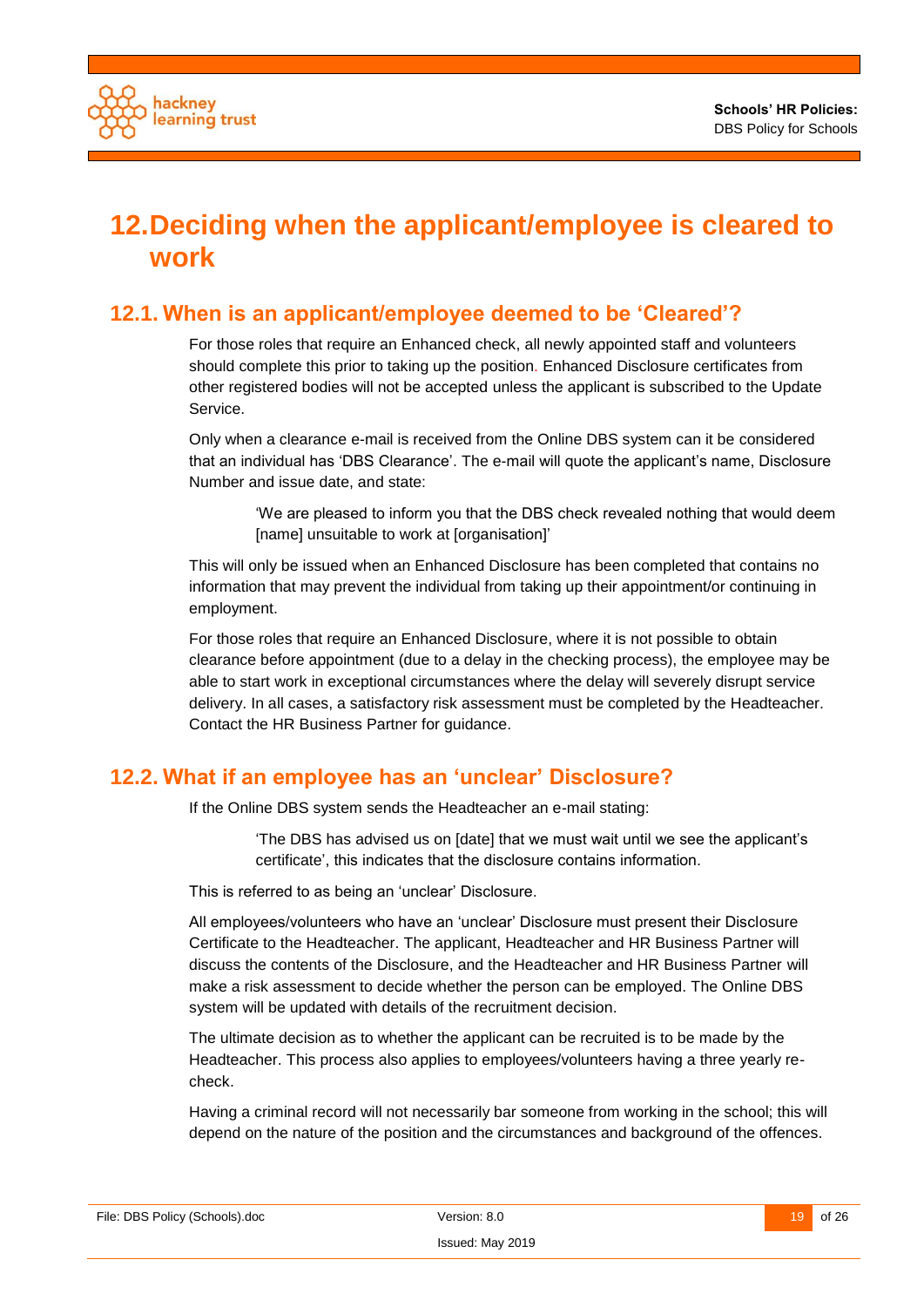

#### <span id="page-19-0"></span>**12.2.1.Discussing Offences**

Failure to reveal information that is directly relevant to the position sought could lead to withdrawal of an offer of employment. All those in schools who are involved in the recruitment process have been suitably trained to identify and assess the relevance and circumstances of offences. The school also ensures that they have received appropriate guidance and training in the relevant legislation relating to the employment of ex-offenders, e.g. the Rehabilitation of Offenders Act 1974.

At interview, or in a separate discussion, an open and measured discussion takes place on the subject of any offences or any other matter that might be relevant to the position.

All employees/volunteers who have an 'unclear' Disclosure must present their Disclosure Certificate to the Headteacher. The applicant, Headteacher and HR Business Partner will discuss the contents of the Disclosure, and the Headteacher and HR Business Partner will make a risk assessment to decide whether the person can be employed. The Online DBS system will be updated with details of the recruitment decision.

. The risk assessment should include:

- The seriousness of the offence and its relevance to the safety of others.
- The length of time since the offence occurred.
- Any relevant information offered by the applicant about the circumstances which led to the offence being committed.
- Whether the offence was a one-off or if there was a history of offending.
- Whether the applicant's circumstances have changed making it less likely they would reoffend.
- Whether the offence has since been decriminalised.
- The degree of remorse expressed by the applicant and their motivation to change.

#### <span id="page-19-1"></span>**12.2.2.Withdrawal of a Conditional Offer of Employment**

The school will discuss any matter revealed in an Enhanced Disclosure with the person seeking the position before withdrawing a conditional offer of employment, if appropriate.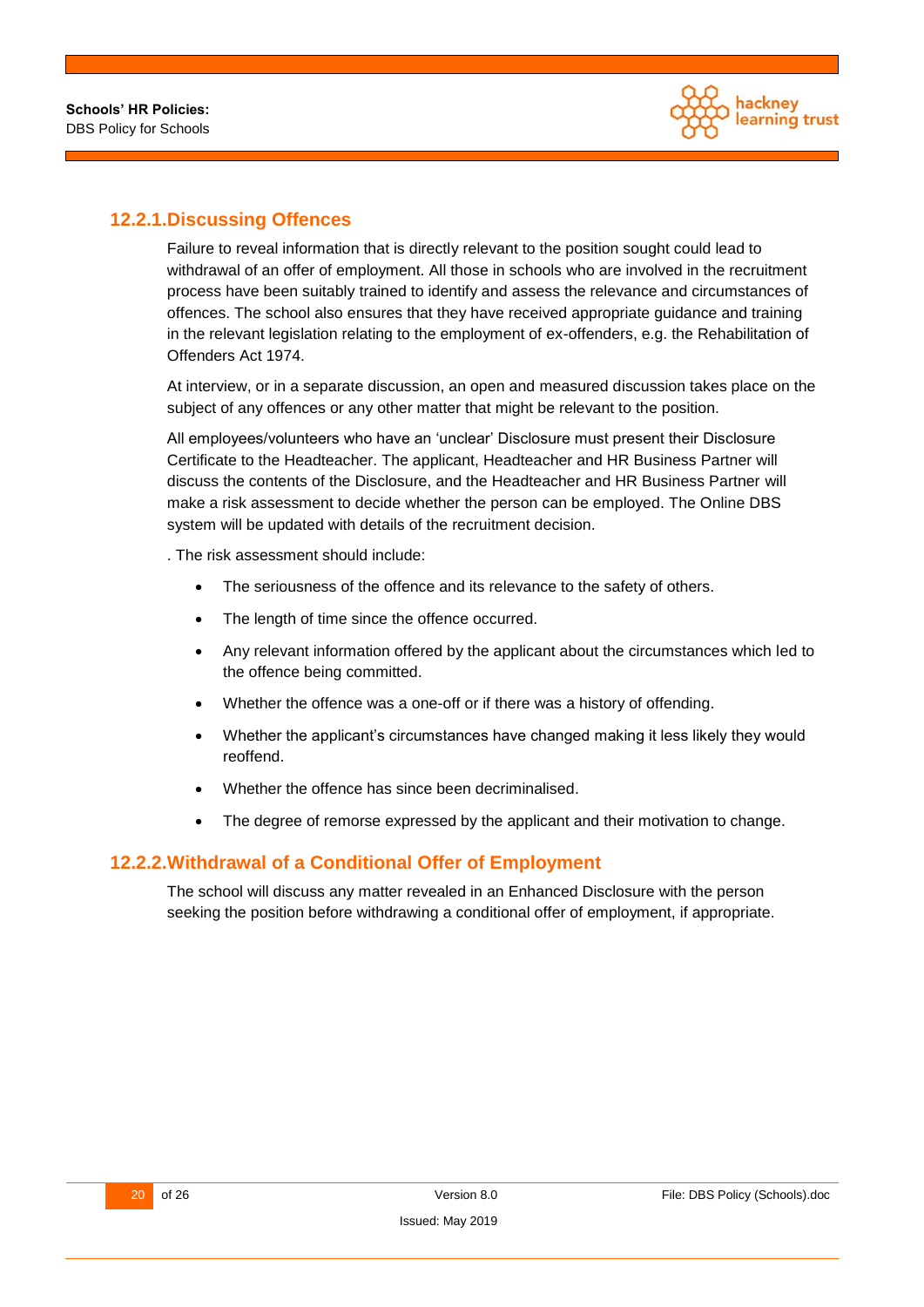

## <span id="page-20-0"></span>**13. Employees committing an offence during employment**

It is the employee's responsibility to disclose any criminal convictions, cautions, reprimands or warnings that they incur during their employment with the school, to their Headteacher. The Headteacher will then make a decision on the appropriate steps to follow based on the type of conviction, caution, reprimand or warning the employee received and the role of the employee. The Headteacher must then inform the appropriate HR Business Partner at Hackney Learning Trust or their HR provider about the decision they made and the reason they made it.

If the employee fails to inform their Headteacher of any criminal convictions, cautions, reprimands or warnings that they incur during their employment with the school this could lead to disciplinary action being taken against them and may even result in dismissal.

Having a criminal record will not necessarily bar someone from working with the school; this will depend on the nature of the position and the circumstances and background of the offences.

## <span id="page-20-1"></span>**14.Authorised verifiers**

The Headteacher of the school must nominate a member or members of staff to check the identity documents of those people completing a DBS application.

As part of Hackney Learning Trust's undertaking to the Ministry of Justice, all users of the Online DBS system must be trained before they are given access to the system.

If the list of authorised verifiers changes then the Headteacher should email the DBS Operational Lead at [dbs@learningtrust.co.uk](mailto:dbs@learningtrust.co.uk) to request that the new person is trained. This incurs a small cost.

The ID Verifier should check that the DBS application has been completed correctly before submitting the form to Hackney Learning Trust.

They should:

- Check and validate the information provided by the applicant on the application.
- Establish the true identity of the applicant, through the examination of a range of documents.
- Ensure the application form is fully completed and the information it contains is accurate.

If there are any discrepancies in the information that the applicant has provided and/or the identity documents supplied and fraud is not suspected please seek clarification from the applicant. Failure to do this may compromise the integrity of the DBS service.

The DBS Operational Lead will keep all authorised verifiers informed, via email, of any changes in DBS processes or procedures. All authorised verifiers should keep themselves informed of what is expected of them in this role and the current guidance being offered to them, which is located [here.](http://www.homeoffice.gov.uk/publications/agencies-public-bodies/dbs/dbs-checking-service-guidance/identity-checking-guidelines?view=Binary)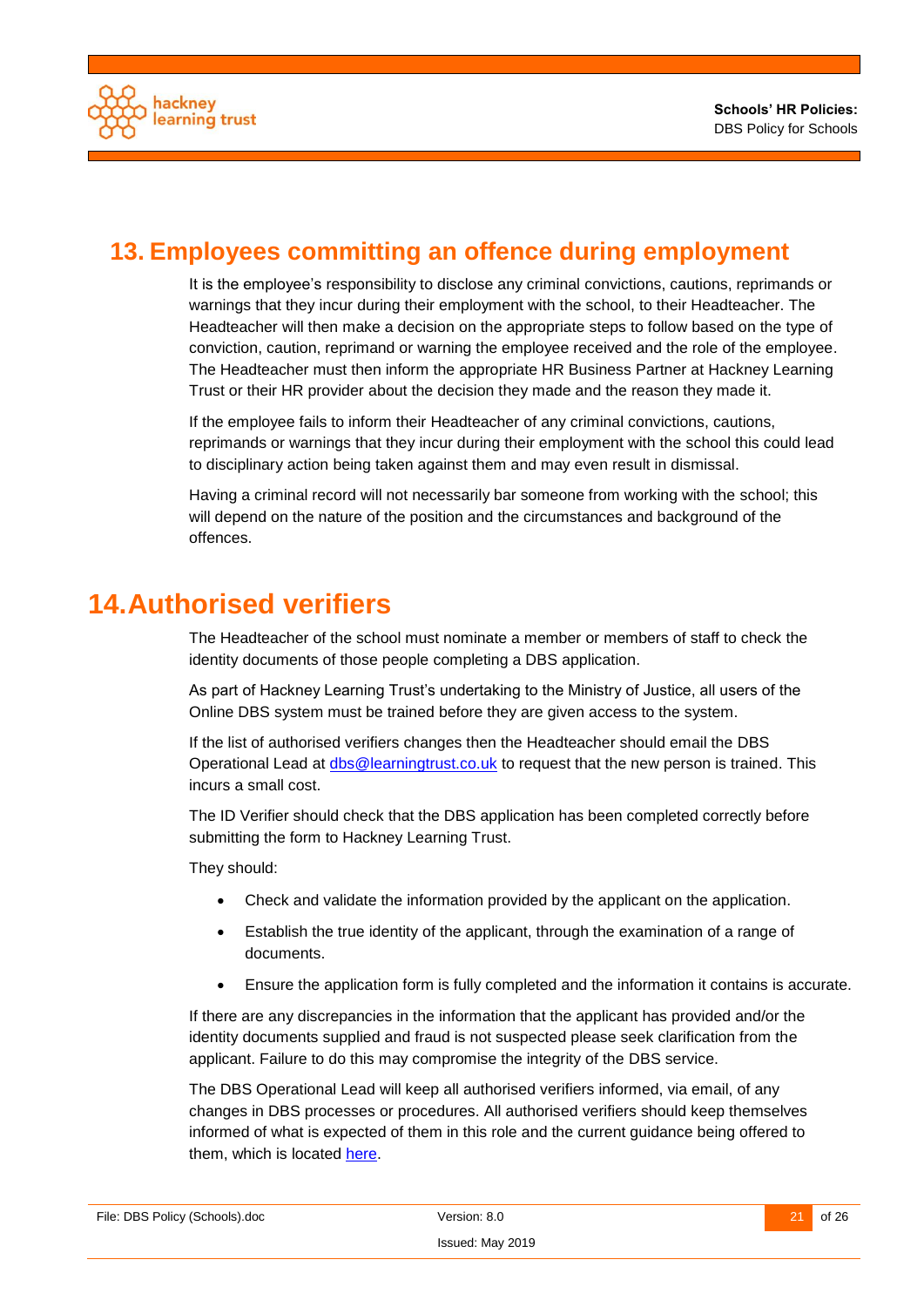

# <span id="page-21-0"></span>**15.Record keeping**

The school needs to set up administrative systems to record pre-employment checks including DBS checks (there is a Single Central Record Template in the Recruitment and Selection toolkit on the Services for Schools website). DBS clearance e-mails should be kept in a central file separate from personnel files. Schools should not have a copy of anyone's DBS Disclosure.

The school should not take a photocopy of the applicants Disclosure certificate or keep any record of convictions etc.

All staff records need to be securely stored under lock and key. There should be a consistent approach to recording evidence of receipt of a satisfactory DBS Disclosure.

Hackney Learning Trust maintains a record of all those to whom Disclosures or Disclosure information has been revealed and recognise that it is a criminal offence to pass this information to anyone who is not entitled to receive it.

**Note:** All information discussed under the procedures of this DBS Policy must be treated with sensitivity and in strict confidence. Any breach of confidentiality may result in disciplinary action.

Responsibility for ensuring these processes are adhered to rests with the Headteacher.

# <span id="page-21-1"></span>**16.Handling and retention and disposal**

As an organisation using the Disclosure and Barring Service (DBS) service to help assess the suitability of applicants for positions of trust, The School complies fully with the DBS Code of Practice regarding the correct handling, use, and retention of Certificate information. It also complies fully with its obligations under the Data Protection Act 1998 and other relevant legislation pertaining to the safe handling, use and retention of Certificate information.

### <span id="page-21-2"></span>**16.1. Handling**

In accordance with section 124 of the Police Act 1997, Disclosure information is only passed to those who are authorised to receive it in the course of their duties. Hackney Learning Trust maintains a record of all those to whom Disclosures or Disclosure information has been revealed and recognise that it is a criminal offence to pass this information to anyone who is not entitled to receive it.

All information discussed under the procedures of this DBS Policy must be treated with sensitivity and in strict confidence. Any breach of confidentiality may result in disciplinary action.

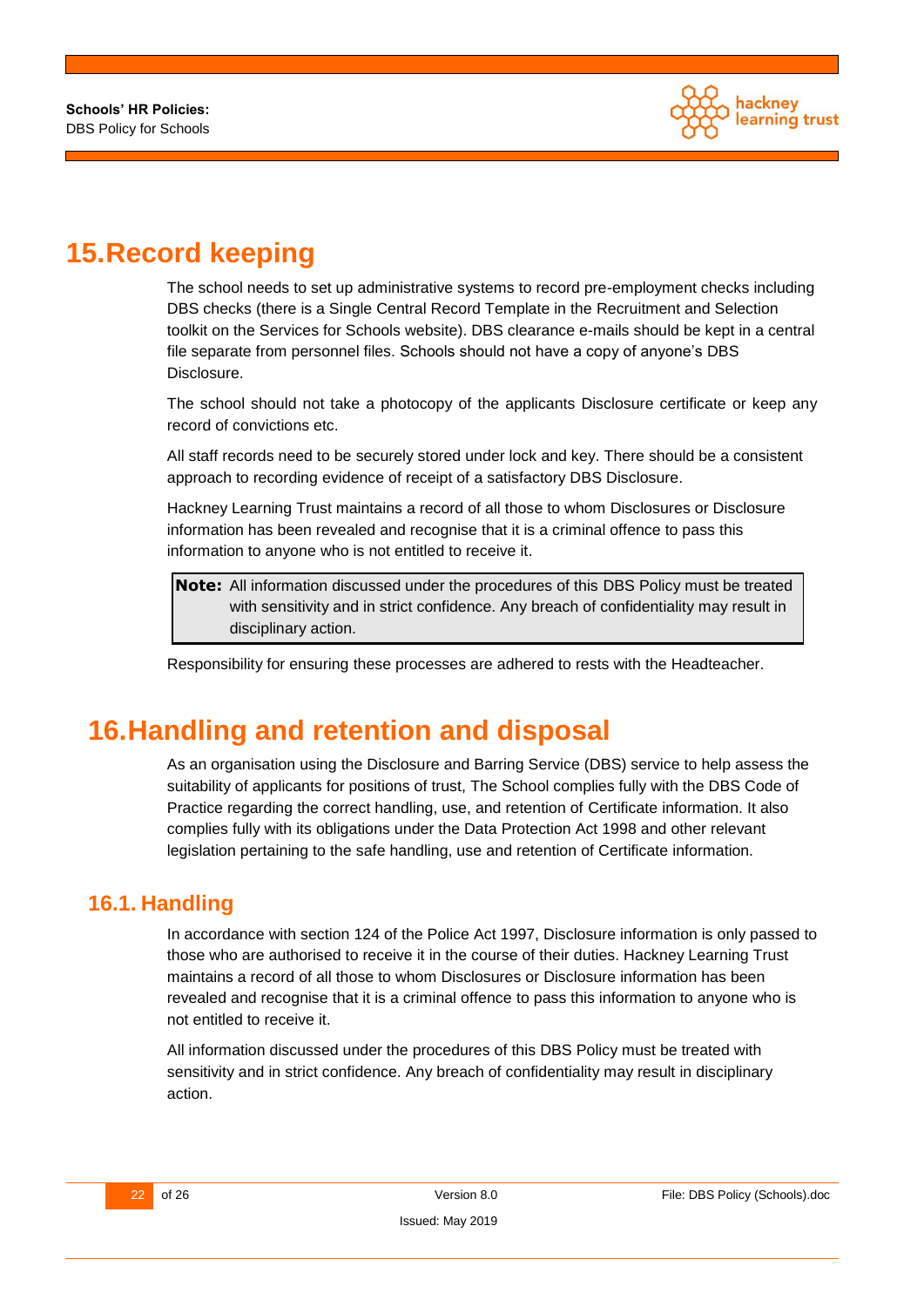

## <span id="page-22-0"></span>**16.2. Retention and archiving**

Once a recruitment (or other relevant) decision has been made, Hackney Learning Trust **do not** keep Certificate information for any longer than is necessary.

Once a completed application is archived on the Online DBS system, sensitive information is automatically purged after six months, so that only pertinent DBS information, such as the applicant's name, whether the Disclosure was clear, the Disclosure Number and the Issue Date remain.

Completed applications are archived six times a year, normally to coincide with the school holiday periods: Winter, Easter, Summer and the three half terms.

# <span id="page-22-1"></span>**17.What will Ofsted check?**

All educational establishments and local authorities are subject to inspection by Ofsted, and/or other relevant inspectorates. Ofsted will check that each school has the correct record system in place and robust systems for ensuring that checks are made at the right time. They will also expect to see evidence that staff taken on from supply agencies have been appropriately checked (see *[Disclosures for agency staff](#page-17-0)*, on page [18\)](#page-17-0). If this has not happened, it will be detailed in the Ofsted report.

## <span id="page-22-2"></span>**18.Summary of roles and responsibilities**

## <span id="page-22-3"></span>**18.1. Employee/volunteer**

- All new employees and 'regular' unsupervised volunteers must complete an Enhanced check (and then a renewal every three years afterwards).
- All new 'regular' volunteers who are supervised by a paid member of staff in regulated activity and Governors who do not work at the school on a 'regular' basis should complete an Enhanced DBS check(and then a renewal every three years afterwards)..
- It is the employee's/volunteer's responsibility to:
	- Complete their application within three days of receiving their log in details (or advising the schools DBS Administrator that they are already subscribed to the Update Service).
	- Present their identity verification documents to the school's ID Verifier within five days of completing the application.
	- Show their Disclosure certificate to the Headteacher or Business Manager if it contains information.
	- Disclose any criminal convictions, cautions, reprimands or warnings at the time of the application, or disclose to the Headteacher any that they incur during their employment with the school.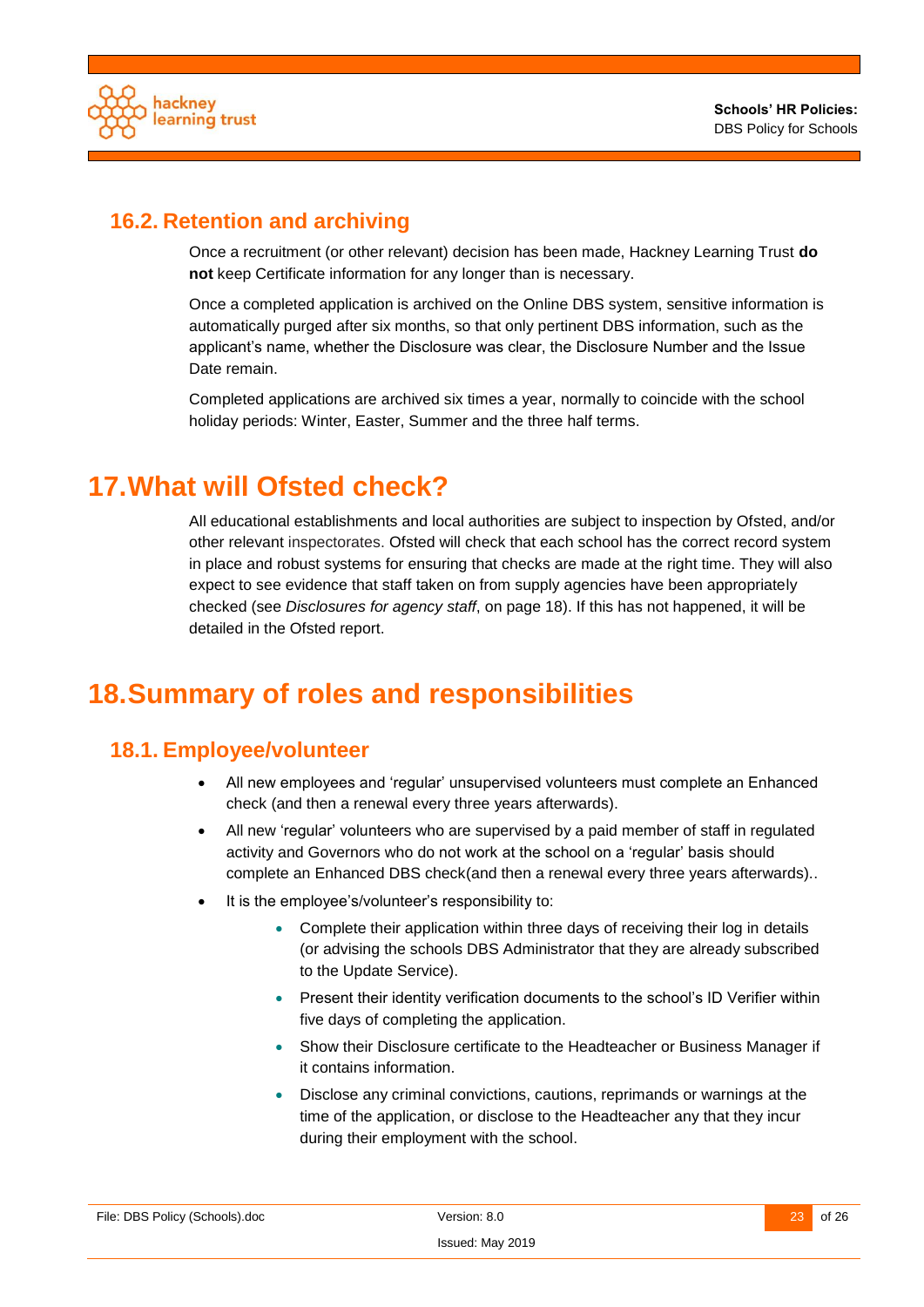

## <span id="page-23-0"></span>**18.2. Headteacher**

It is the Headteacher's responsibility to:

- Ensure that the employee/volunteer complies with the responsibilities expected of them.
- Discuss with Hackney Learning Trust HR Business Partner the contents of an employee's/volunteer's 'unclear' disclosure. The Headteacher will then make a decision on the appropriate steps to follow based on the type of conviction, caution, reprimand or warning the employee received and the role of the employee.
- Nominate a member or members of staff to be a DBS Administrator and an authorised ID Verifier to check the identity documents of those people completing a DBS application.
- Ensure that the record keeping guidelines regarding DBS Disclosures are adhered to.

The Headteacher of the employee/volunteer has the discretion to allow an individual to begin work pending receipt of the overseas criminal records information, providing the individual has a clear Enhanced Disclosure.

#### <span id="page-23-1"></span>**18.3. Business Manager**

 It is the Headteacher's or Business Manager's responsibility to discuss with Hackney Learning Trust HR Business Partner the contents of an employee's/volunteer's 'unclear' disclosure. The Headteacher will then make a decision on the appropriate steps to follow based on the type of conviction, caution, reprimand or warning the employee received and the role of the employee.

## <span id="page-23-2"></span>**18.4. School's DBS Administrator**

It is the school's DBS Administrator's responsibility to:

- Ensure that DBS applications are tracked and chased throughout the process so that there are no delays and no staff have an 'expired' Disclosure'.
- Archive applications which are no longer required (e.g. the applicant is subscribed to the Update Service, the applicant has left, etc.).
- Check if someone who claims to be subscribed to the Update Service has a valid subscription and that there is no new information since the last check.
- Advise the DBS Operational Lead details of anyone who is subscribed to the Update Service (this is so that the employee's DBS record can be maintained on iTrent).
- Ensure that applications for staff approaching their renewal date are set up on the Online DBS system 90 days before expiry.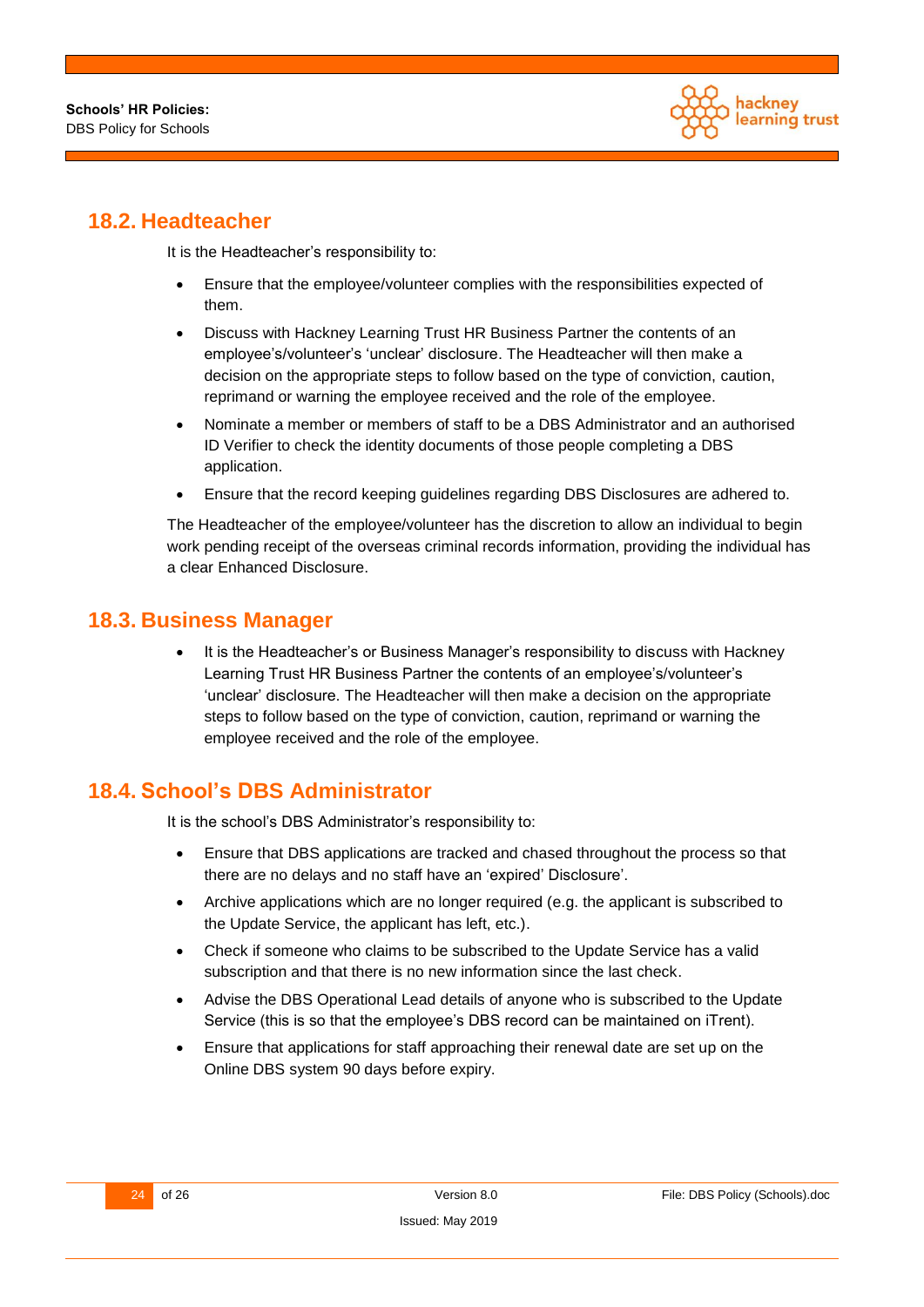

## <span id="page-24-0"></span>**18.5. School's Authorised ID Verifier**

It is the school's Authorised ID Verifier's responsibility to:

- Check that the DBS application is correctly completed before sending it to Hackney Learning Trust.
- Verify an applicant's identity against the correct documents and record details on the Online DBS system.
- Chase where an applicant has not completed their application within three days or presented their identity documents within five dates of submitting their application.
- Keep themselves informed of what is expected of them in this role and the current guidance being offered to them by the DBS.

#### <span id="page-24-1"></span>**18.6. School's HR Business Partner**

It is the School's HR Business Partner s responsibility to:

 Discuss 'unclear' disclosures with the Headteacher and provide HR advice around the recruitment or retention of an employee depending on their role and the type of conviction, caution, reprimand identified.

### <span id="page-24-2"></span>**18.7. DBS Operational Lead**

It is the DBS Operational Lead's responsibility to:

- Provide accurate and timely DBS advice.
- Provide schools with an accurate DBS Status Report.
- Check and Countersign all applications submitted to Hackney Learning Trust as the registered body.
- Keep all DBS Administrators and authorised ID Verifiers informed of any changes in DBS processes or procedures.

## <span id="page-24-3"></span>**19.Further information**

Refer to our policy on Safer Recruitment, which covers the other pre-employment checks that must be undertaken during the recruitment process.

| See                                                                                | Provides                                                                         |
|------------------------------------------------------------------------------------|----------------------------------------------------------------------------------|
| https://www.gov.uk/governme<br>nt/organisations/disclosure-<br>and-barring-service | Information and access to services for DBS applicants and the<br>general public. |